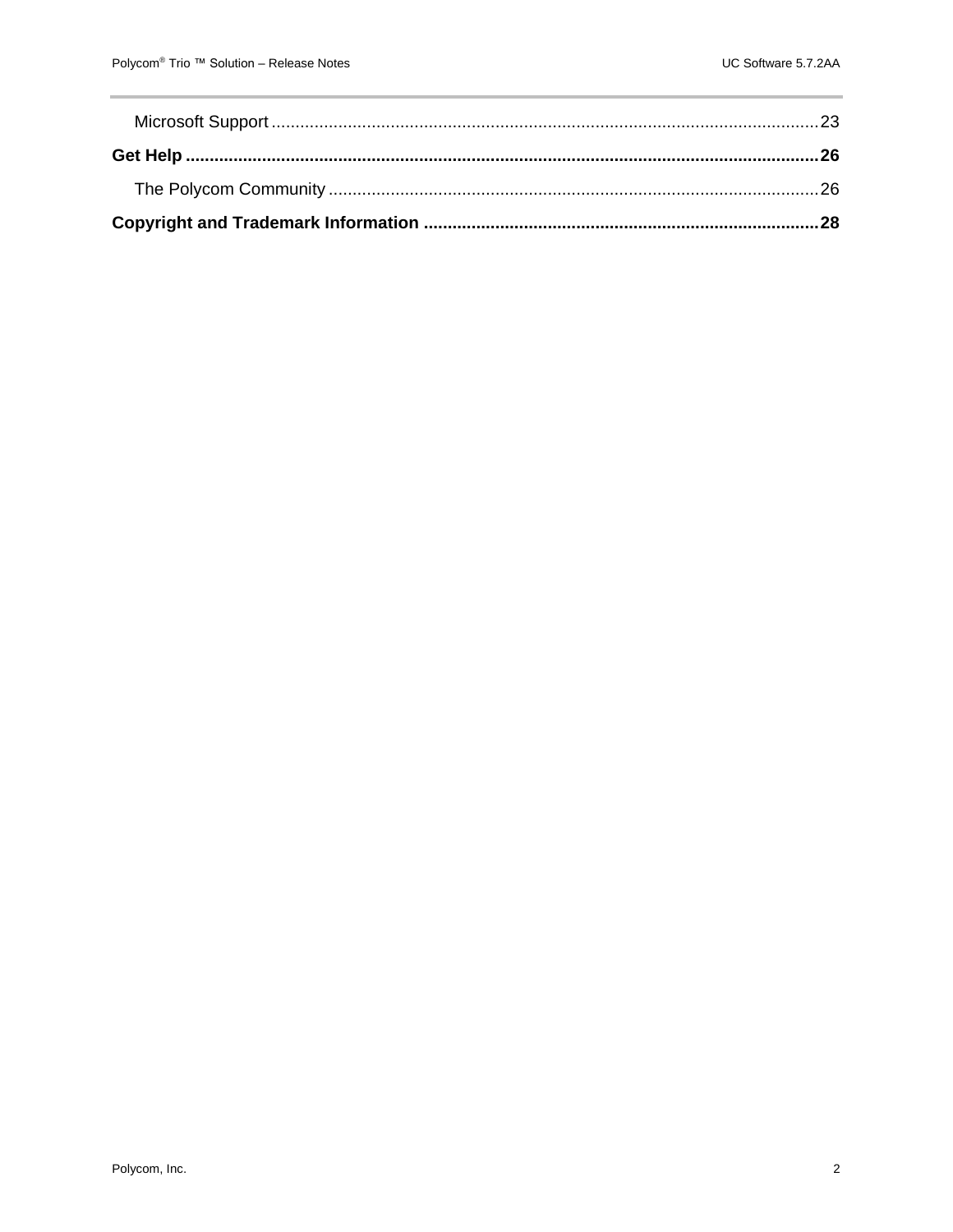## <span id="page-2-0"></span>**What's New for UC Software 5.7.2AA**

This release of Polycom® Unified Communications (UC) Software 5.7.2AA for the Polycom Trio™ solution is for Open SIP and Skype for Business deployments, and includes several important fixes.

## <span id="page-2-1"></span>*Polycom Trio System Support for Cisco WebEx*

The Cisco WebEx application enables users to join scheduled meetings with one click. Note you cannot host a Cisco WebEx meeting on a Polycom Trio system.

For instructions, see the *Polycom Unified Communications for Cisco WebEx – Deployment Guide* on Polycom Support.

## <span id="page-2-2"></span>*Simple Certificate Enrollment Protocol*

The Simple Certificate Enrollment Protocol (SCEP) is a protocol that enables you to automatically enroll devices to retrieve new digital certificates or re-enroll to renew expired or expiring certificates.

### **Simple Certificate Enrollment Protocol Parameters**

Use the following parameters to configure Simple Certificate Enrollment Protocol (SCEP).

| Template<br>Parameter                 |                    | <b>Permitted Values</b>                                                                                                                                                 | <b>Change Causes</b><br><b>Restart or Reboot</b> |
|---------------------------------------|--------------------|-------------------------------------------------------------------------------------------------------------------------------------------------------------------------|--------------------------------------------------|
| features.cfg                          | SCEP.CAFingerprint | Configure the CA certificate<br>fingerprint to confirm the<br>authenticity of the CA response<br>during enrollment.<br>null (default)<br>0 - 255 characters             | No.                                              |
| features.cfq SCEP.certPoll.retryCount |                    | Specify the number of times to poll<br>the SCEP server when the SCEP<br>server returns a Certificate<br>Enrollment Response Message with<br>pkiStatus set to 'pending'. | No.                                              |
|                                       |                    | 12 (default)                                                                                                                                                            |                                                  |
|                                       |                    | $1 - 24$                                                                                                                                                                |                                                  |

#### **Simple Certificate Enrollment Protocol Parameters**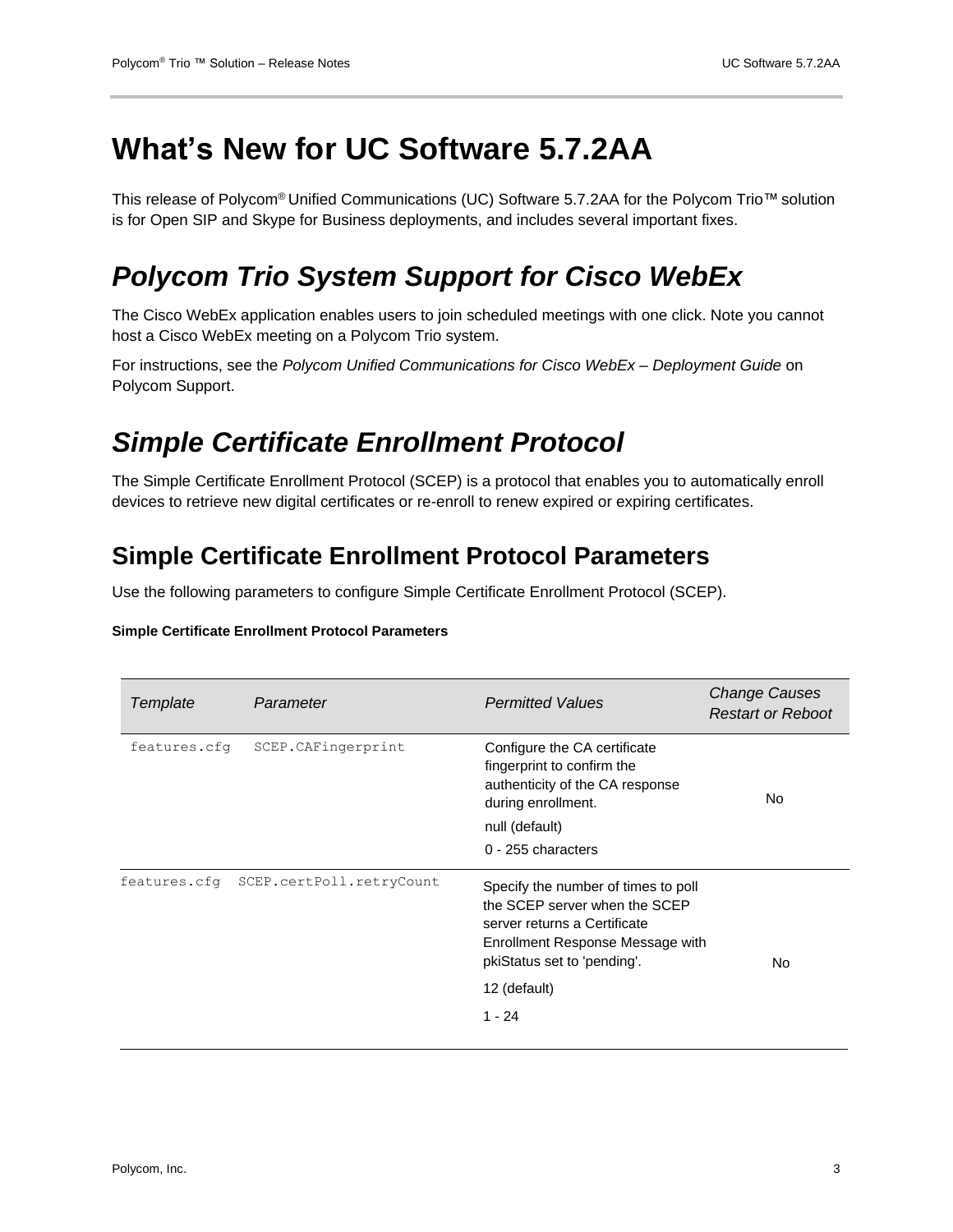| features.cfg | SCEP.certPoll.retryInterval                                      | Specify the number of seconds to<br>wait between poll attempts when the<br>SCEP server returns a Certificate<br>Enrollment Response Message with<br>pkiStatus set to 'pending'.<br>300 seconds (default)<br>300 - 3600 seconds | No |
|--------------|------------------------------------------------------------------|--------------------------------------------------------------------------------------------------------------------------------------------------------------------------------------------------------------------------------|----|
|              |                                                                  |                                                                                                                                                                                                                                |    |
| features.cfg | SCEP.certRenewalRetryInterval Specify the time interval to retry | certificate renewal.                                                                                                                                                                                                           |    |
|              |                                                                  | 86400 seconds (default)                                                                                                                                                                                                        | No |
|              |                                                                  | 28800 - 259200 seconds                                                                                                                                                                                                         |    |
| features.cfg | SCEP.certRenewalThreshold                                        | Specify the percentage of the<br>certificate validity interval to initiate a<br>renewal.                                                                                                                                       |    |
|              |                                                                  | 80 (default)                                                                                                                                                                                                                   | No |
|              |                                                                  | $50 - 100$                                                                                                                                                                                                                     |    |
| features.cfg | SCEP.challengePassword                                           | Specify the challenge password to<br>send with the Certificate Signing<br>Request (CSR) when requesting a<br>certificate.                                                                                                      | No |
|              |                                                                  | null (default)                                                                                                                                                                                                                 |    |
|              |                                                                  | 0 - 255 characters                                                                                                                                                                                                             |    |
| features.cfg | SCEP.csr.commonName                                              | Specify the common name to use for<br>CSR generation.                                                                                                                                                                          | No |
|              |                                                                  | null (default) 0 - 64                                                                                                                                                                                                          |    |
| features.cfg | SCEP.csr.country                                                 | Specify the country name to use for<br>CSR generation.                                                                                                                                                                         |    |
|              |                                                                  | null (default) 0 - 2                                                                                                                                                                                                           | No |
| features.cfg | SCEP.csr.email                                                   | Specify the email address to use for<br>CSR generation.                                                                                                                                                                        | No |
|              |                                                                  | null (default) 0 - 64                                                                                                                                                                                                          |    |
|              | features.cfg SCEP.csr.organization                               | Specify the organization name to use<br>for CSR generation.                                                                                                                                                                    |    |
|              |                                                                  | null (default) 0 - 64                                                                                                                                                                                                          | No |
|              |                                                                  |                                                                                                                                                                                                                                |    |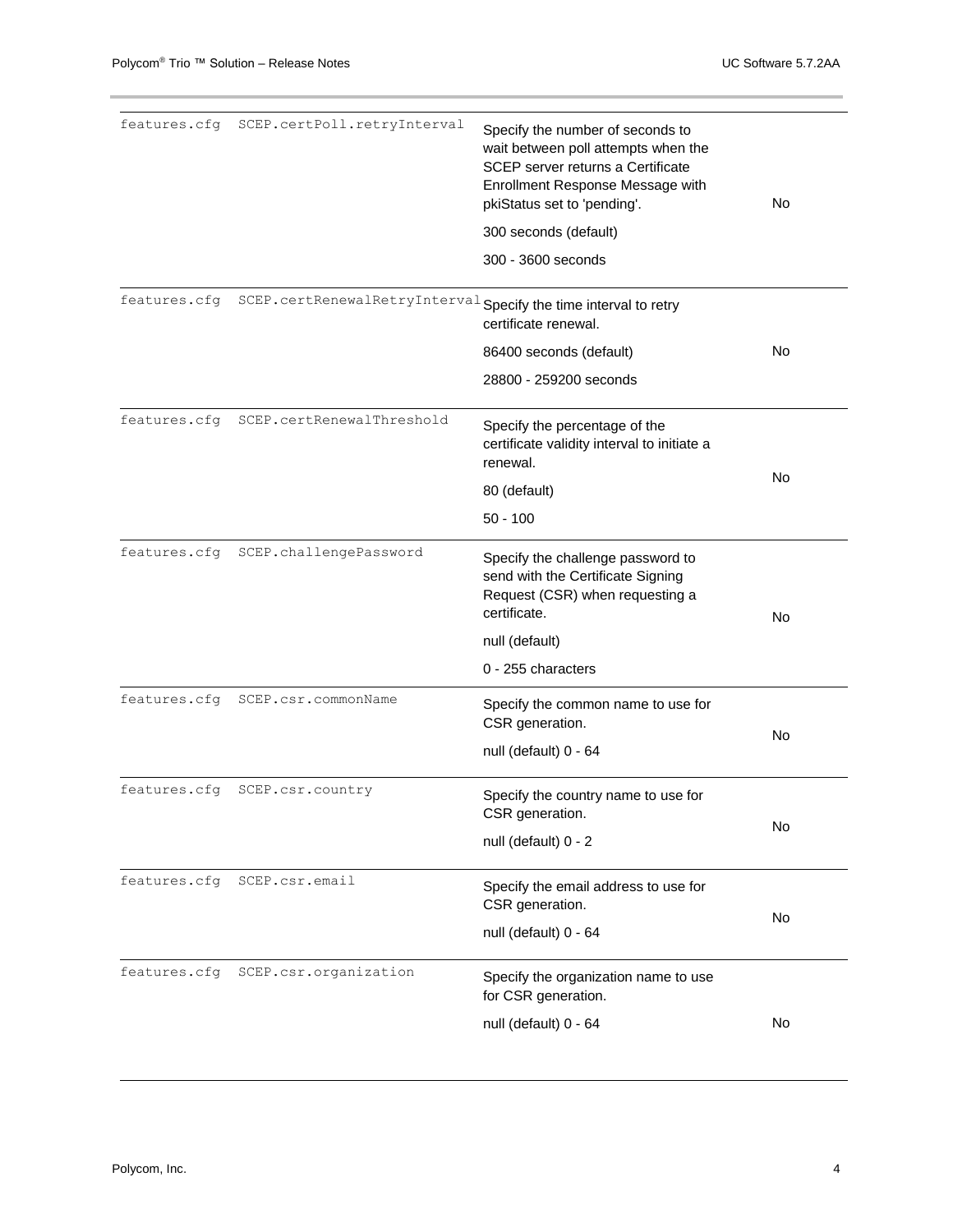| features.cfq | SCEP.csr.state                  | Specify the state name to use for<br>CSR generation.                                           |    |
|--------------|---------------------------------|------------------------------------------------------------------------------------------------|----|
|              |                                 | null (default)                                                                                 | No |
|              |                                 | 0 - 128 characters                                                                             |    |
| features.cfg | SCEP.enable                     | 0 - (default) - Disable the SCEP<br>feature.                                                   | No |
|              |                                 | 1 - Enable the SCEP feature.                                                                   |    |
| features.cfg | SCEP.enrollment.retryCount      | Specify the number of times to retry<br>the enrolment process in case of<br>enrolment failure. |    |
|              |                                 | 12 (default)                                                                                   | No |
|              |                                 | $1 - 24$                                                                                       |    |
| features.cfg |                                 | SCEP.enrollment.retryInterval Specify the time interval to retry the<br>enrolment process.     |    |
|              |                                 | 300 seconds (default)                                                                          | No |
|              |                                 | 300 - 3600 seconds                                                                             |    |
|              | features.cfq SCEP.http.password | Specify the password that<br>authenticates with the SCEP server.                               |    |
|              |                                 | null (default)                                                                                 | No |
|              |                                 | string, max 255 characters                                                                     |    |
| features.cfg | SCEP.http.username              | Specify the user name that<br>authenticates with the SCEP server.                              |    |
|              |                                 | null (default)                                                                                 | No |
|              |                                 | string, max 255 characters                                                                     |    |
| features.cfg | SCEP.url                        | Specify the URL of the SCEP server.                                                            |    |
|              |                                 | null (default)                                                                                 |    |
|              |                                 | 0 - 255 characters                                                                             | No |
|              |                                 |                                                                                                |    |

# <span id="page-4-0"></span>**Supported Polycom Products**

UC Software 5.7.2AA for Polycom Trio solution supports the Polycom products and peripherals.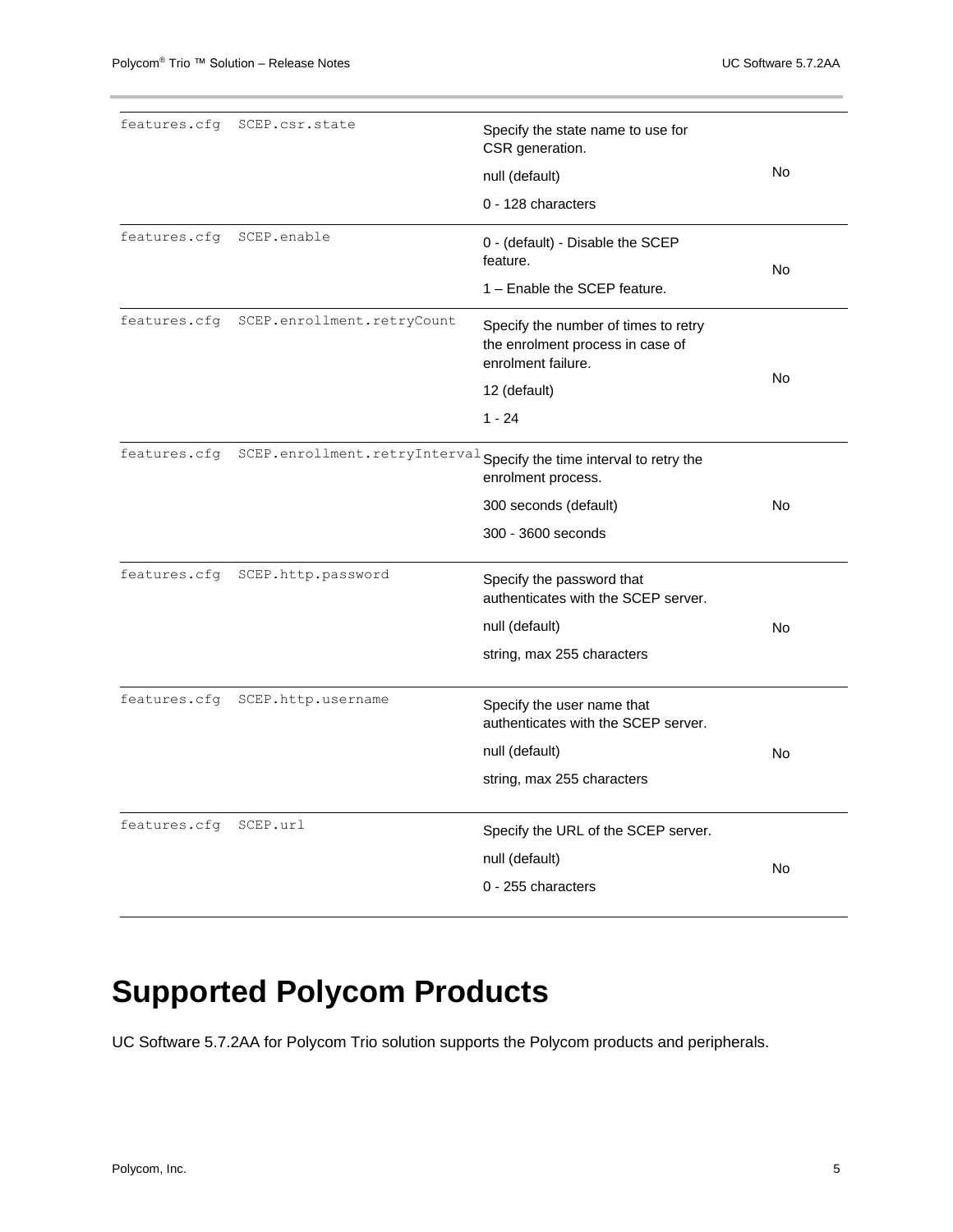#### **Supported Polycom Products and Peripherals**

| <b>Supported Polycom Product</b>                                                                                                   | <b>Supported Product Peripherals</b>                                              |
|------------------------------------------------------------------------------------------------------------------------------------|-----------------------------------------------------------------------------------|
| Polycom Trio™ Visual+ accessory                                                                                                    | Polycom <sup>®</sup> EagleEye™ IV USB camera with the<br>Polycom Trio 8800 system |
|                                                                                                                                    | Polycom <sup>®</sup> EagleEye™ Mini USB camera                                    |
| Polycom Trio VisualPro system                                                                                                      | Polycom <sup>®</sup> EagleEye™ IV camera                                          |
|                                                                                                                                    | Polycom <sup>®</sup> EagleEye™ Director II camera                                 |
|                                                                                                                                    | Polycom <sup>®</sup> EagleEye™ Producer camera                                    |
|                                                                                                                                    | Polycom <sup>®</sup> EagleEye™ Acoustic camera                                    |
| Polycom® MSR Series solution                                                                                                       | Polycom <sup>®</sup> EagleEye™ IV USB camera                                      |
|                                                                                                                                    | Polycom <sup>®</sup> EagleEye™ IV camera                                          |
| Polycom® RealPresence® Group Series system                                                                                         | Polycom <sup>®</sup> EagleEye™ IV camera                                          |
|                                                                                                                                    | Polycom <sup>®</sup> EagleEye™ Director II camera                                 |
|                                                                                                                                    | Polycom <sup>®</sup> EagleEye™ Producer camera                                    |
|                                                                                                                                    | Polycom <sup>®</sup> EagleEye™ Acoustic camera                                    |
| Polycom Trio 8800 systems support the following<br>devices when connected by USB to Polycom® MSR<br>Dock or Microsoft Surface Hub. | Polycom <sup>®</sup> EagleEye <sup>™</sup> Director II camera                     |

## <span id="page-5-0"></span>**Security Updates**

Please refer to the [Polycom Security Center](http://support.polycom.com/PolycomService/support/us/support/documentation/security_center.html) for information about known and resolved security vulnerabilities.

#### **Security Updates**

| Category | Issue ID  | Description                                                                                          |
|----------|-----------|------------------------------------------------------------------------------------------------------|
| Security | EN-103522 | Updated OpenSSL to 1.0.2p to address CVE-2018-0732 and CVE-<br>2018-0737.                            |
| Security | EN-81214  | Tested code to verify no vulnerabilities to CVE-2017-18017 and<br>streamlined to avoid any variants. |

## <span id="page-5-1"></span>**Installing UC Software**

Administrators can install UC software for the Polycom Trio 8800 and 8500 systems using a provisioning server or a USB flash drive. Administrators can configure features for the system using configuration files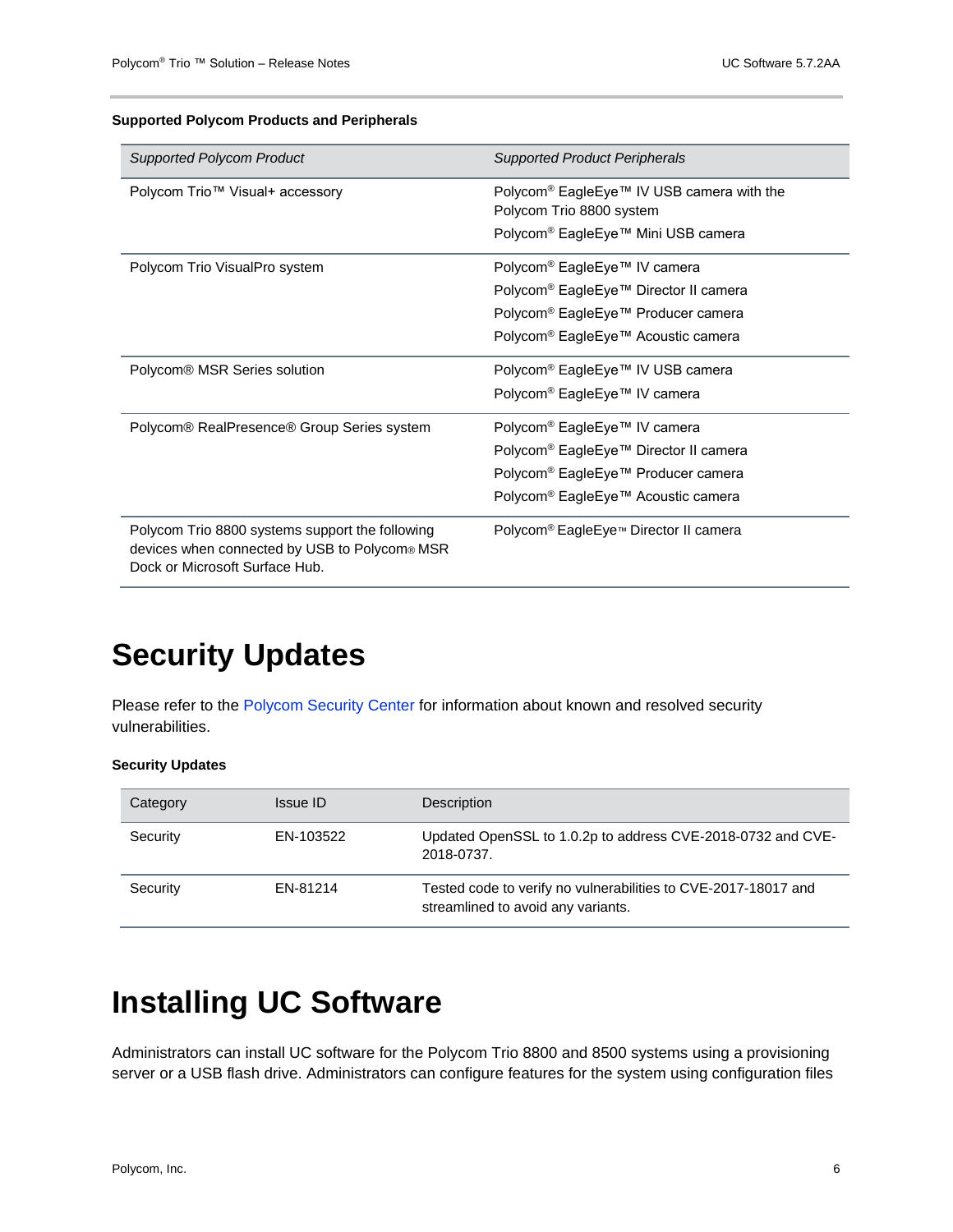on a provisioning server, using the Web Configuration Utility, or on the phone. See the *Polycom* Trio *Solution Administrator Guide* for more information on configuring features.

### <span id="page-6-0"></span>*UC Software Distributed Files*

You can download the software package for Polycom Trio solution in ZIP file format and place the package on a provisioning server to provision your devices. Each software package contains configuration files and a sip.ld file for each Polycom Trio device.

The sip.ld files are model-specific and are as follows:

- **Trio 8500 system:** 3111-66700-001.sip.ld
- Trio 8800 system: 3111-65290-001.sip.ld



The Polycom Trio Visual+ accessory is provisioned and updated automatically from the Polycom Trio 8800 it is paired with – user interaction and manual provisioning and software updates are typically not required. The UC Software for Polycom Trio 8800 download does not include a dedicated executable file for the Polycom Trio Visual+. To provision the Trio Visual+, delete the part number from the Polycom Trio 8800  $3111-65290-001$ .sip.ld file and do one of the following:

- Use the renamed sip.ld file for both the Polycom Trio and Visual+.
- Copy the Polycom Trio 8800 file and rename it using the Visual+ part number 3111-66420-001.sip. ld.

The following table lists all the files included in the Polycom Trio solution software package. If you are provisioning your phones centrally using configuration files, download the corresponding resource file and extract the configuration files to the provisioning server, maintaining the folder hierarchy in the ZIP file.

The UC Software 5.7.2AA build ID for the sip.ld and resource files is **5.7.2.3123**.

| Files Included in the Polycom Trio Solution Software Package |
|--------------------------------------------------------------|
|--------------------------------------------------------------|

| <b>Distributed Files</b>    | <b>File Purpose and Application</b>                                                                                                                                           |
|-----------------------------|-------------------------------------------------------------------------------------------------------------------------------------------------------------------------------|
| sip.ver                     | Text file detailing build-identification(s) for the release                                                                                                                   |
| 000000000000.cfg            | Master configuration template file                                                                                                                                            |
| 000000000000-directory~.xml | Local contact directory template file. To apply for each phone,<br>replace the (zeroes) with the MAC address of the phone and<br>remove the $\sim$ (tilde) from the file name |
| applications.cfg            | Configuration parameters for microbrowser and browser<br>applications                                                                                                         |
| device.cfg                  | Contains Network Configuration device parameters.                                                                                                                             |
| features.cfg                | Configuration parameters for telephony features                                                                                                                               |
| firewall-nat.cfg            | Contains configuration parameters for telephony features                                                                                                                      |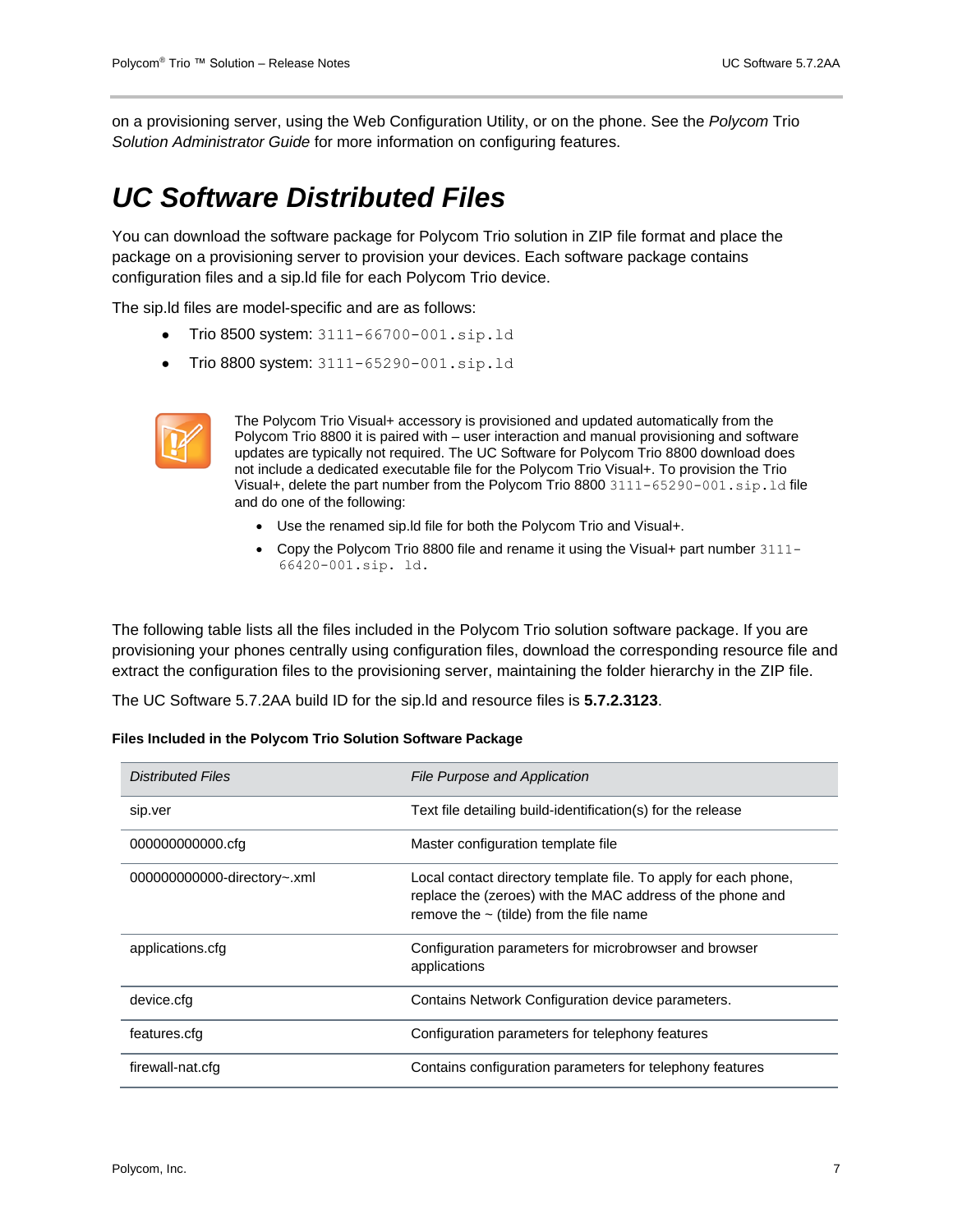| <b>Distributed Files</b> | File Purpose and Application                                                                                                                                                                                                                                                                                                                                                                                                                                                           |
|--------------------------|----------------------------------------------------------------------------------------------------------------------------------------------------------------------------------------------------------------------------------------------------------------------------------------------------------------------------------------------------------------------------------------------------------------------------------------------------------------------------------------|
| lync.cfg                 | Contains Lync specific configuration parameters                                                                                                                                                                                                                                                                                                                                                                                                                                        |
| reg-advanced.cfg         | Contains configuration parameters for the line and call registration<br>and advanced phone feature settings                                                                                                                                                                                                                                                                                                                                                                            |
| reg-basic.cfg            | Configuration parameters for line and call registration and basic<br>phone settings                                                                                                                                                                                                                                                                                                                                                                                                    |
| region.cfg               | Configuration parameters for regional and localization settings<br>such as time and date and language                                                                                                                                                                                                                                                                                                                                                                                  |
| sip-basic.cfg            | Configuration parameters for the VoIP server and softswitch<br>registration                                                                                                                                                                                                                                                                                                                                                                                                            |
| sip-interop.cfg          | Configuration parameters for the VoIP server, softswitch<br>registration, and interoperability configuration                                                                                                                                                                                                                                                                                                                                                                           |
| site.cfg                 | Configuration parameters that are set for each site                                                                                                                                                                                                                                                                                                                                                                                                                                    |
| video.cfg                | Configuration parameters for video connectivity                                                                                                                                                                                                                                                                                                                                                                                                                                        |
| VVX-dictionary.xml       | Includes native support for the following language files:<br>Chinese China<br>Chinese_Taiwan<br>Danish, Denmark<br>Dutch, Netherlands<br>English, Canada<br>English, United Kingdom<br>English, United States<br>French, Canada<br>French, France<br>German, Germany<br>Italian, Italy<br>Japanese, Japan<br>Korean, Korea<br>Norwegian, Norway<br>Polish, Poland<br>Portuguese, Portugal<br>Russian, Russia<br>Slovenian, Slovenia<br>Spanish, Spain<br>Swedish, Sweden<br>Arabic, AE |
| Welcome.wav              | Startup welcome sound effect                                                                                                                                                                                                                                                                                                                                                                                                                                                           |
| LoudRing.wav             | Sample loud ringer sound effect                                                                                                                                                                                                                                                                                                                                                                                                                                                        |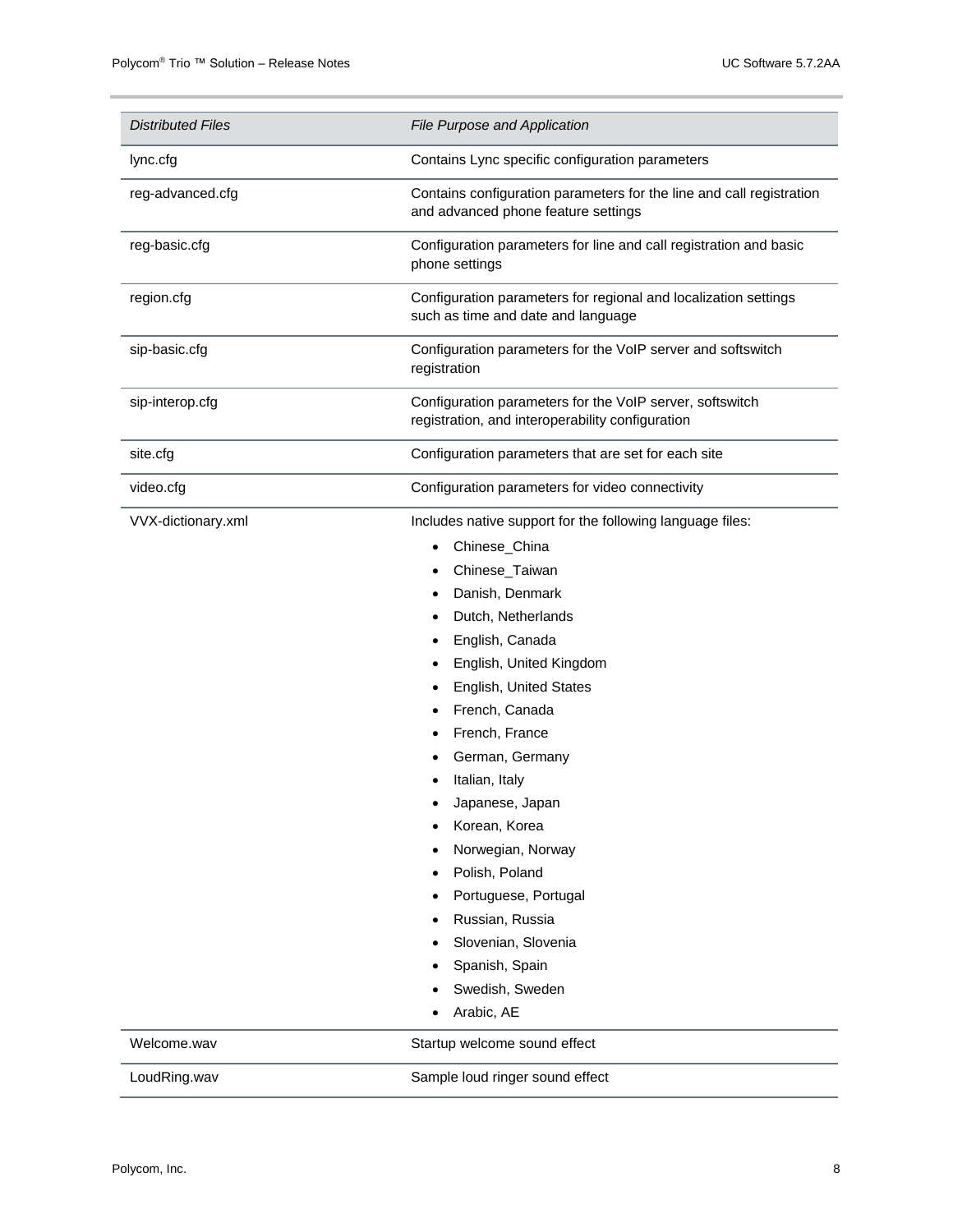*Distributed Files File Purpose and Application*

Warble.wav **Sample ringer sound effect** 

# <span id="page-8-0"></span>**Release History**

This following table shows the release history of the Polycom Trio solution.

#### **Release History**

| Release | Release Date   | <b>Features</b>                                                                       |
|---------|----------------|---------------------------------------------------------------------------------------|
| 5.7.2AA | October 2018   | This release includes support for:                                                    |
|         |                | Cisco WebEx                                                                           |
|         |                | Simple Certificate Enrollment Protocol (SCEP)                                         |
| 5.7.1AC | September 2018 | This release for the Polycom Trio solution includes several important<br>field fixes. |
| 5.7.1AB | August 2018    | This release for the Polycom Trio Solution includes support for<br>the following:     |
|         |                | Polycom Trio solution integration with RealPresence Group<br>Series systems           |
|         |                | Polycom Trio system integration with Zoom Rooms                                       |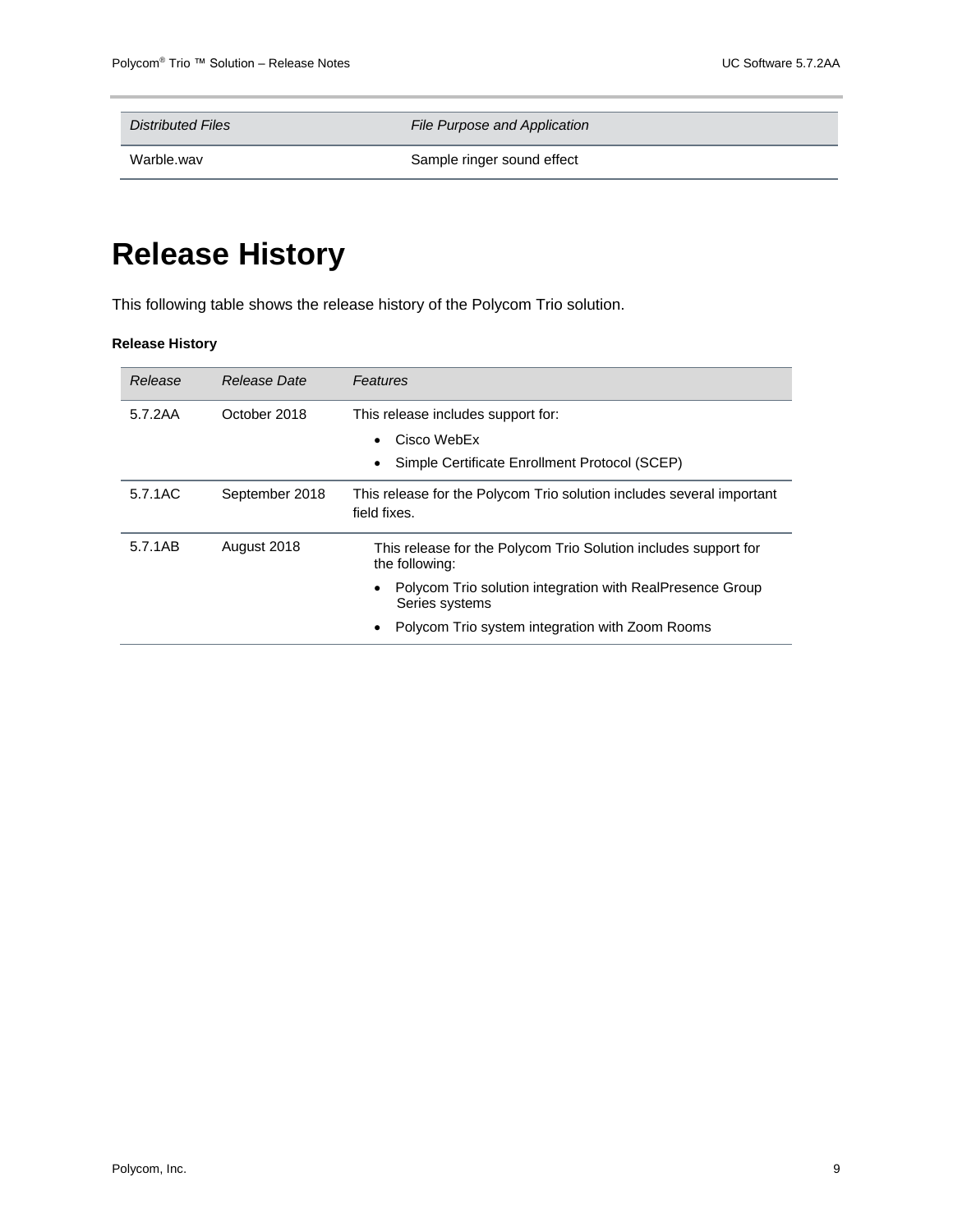| Release | Release Date     | Features                                                                              |
|---------|------------------|---------------------------------------------------------------------------------------|
| 5.7.1AA | <b>July 2018</b> | This release for the Polycom Trio Solution includes support for the<br>following:     |
|         |                  | Polycom EagleEye Mini USB camera support<br>$\bullet$                                 |
|         |                  | Pairing with the Polycom EagleEye Director II camera system<br>$\bullet$              |
|         |                  | Firmware updates for Polycom EagleEye IV USB camera<br>$\bullet$                      |
|         |                  | <b>Scheduled Reboot</b><br>$\bullet$                                                  |
|         |                  | Two-Way Active Measurement Protocol (TWAP)<br>٠                                       |
|         |                  | Assured Services - Session Initiation Protocol (AS-SIP)<br>$\bullet$                  |
|         |                  | Enhanced 911 (E.911)<br>$\bullet$                                                     |
|         |                  | Reset Polycom Trio system to default settings<br>٠                                    |
|         |                  | Remote Party Caller ID from SIP Messages<br>٠                                         |
|         |                  | Calling Line Identification<br>$\bullet$                                              |
|         |                  | <b>Static DNS Cache</b>                                                               |
|         |                  | Direct Inward Dialing Number<br>$\bullet$                                             |
|         |                  | Storing Images to a Sub-Directory<br>$\bullet$                                        |
|         |                  | Resetting the phone without an admin password<br>$\bullet$                            |
|         |                  | Forwarding incoming Skype for Business calls<br>$\bullet$                             |
|         |                  | Multiple Emergency Number Dial Plan<br>$\bullet$                                      |
|         |                  | Siren7 Audio Codec<br>$\bullet$                                                       |
|         |                  | Skype for Business Device Lock<br>٠                                                   |
|         |                  | Microsoft Exchange Integration                                                        |
|         |                  | Direct Inward Dialing Number<br>٠                                                     |
|         |                  | Web Proxy Auto Discovery<br>$\bullet$                                                 |
| 5.5.4AA | April 2018       | This release for the Polycom Trio Solution includes support for the<br>following:     |
|         |                  | Localization of virtual keyboard in sync with phone language                          |
|         |                  | Two server redundancy parameters added<br>٠                                           |
|         |                  | Per-camera video configurations                                                       |
|         |                  | Camera controls and presets<br>٠                                                      |
|         |                  | Session header parameter updates                                                      |
|         |                  | Polycom interoperability with BlueJeans<br>٠                                          |
|         |                  | Changes to the display of scheduled meetings                                          |
| 5.5.3AB | February 2018    | This release for the Polycom Trio solution includes several important<br>field fixes. |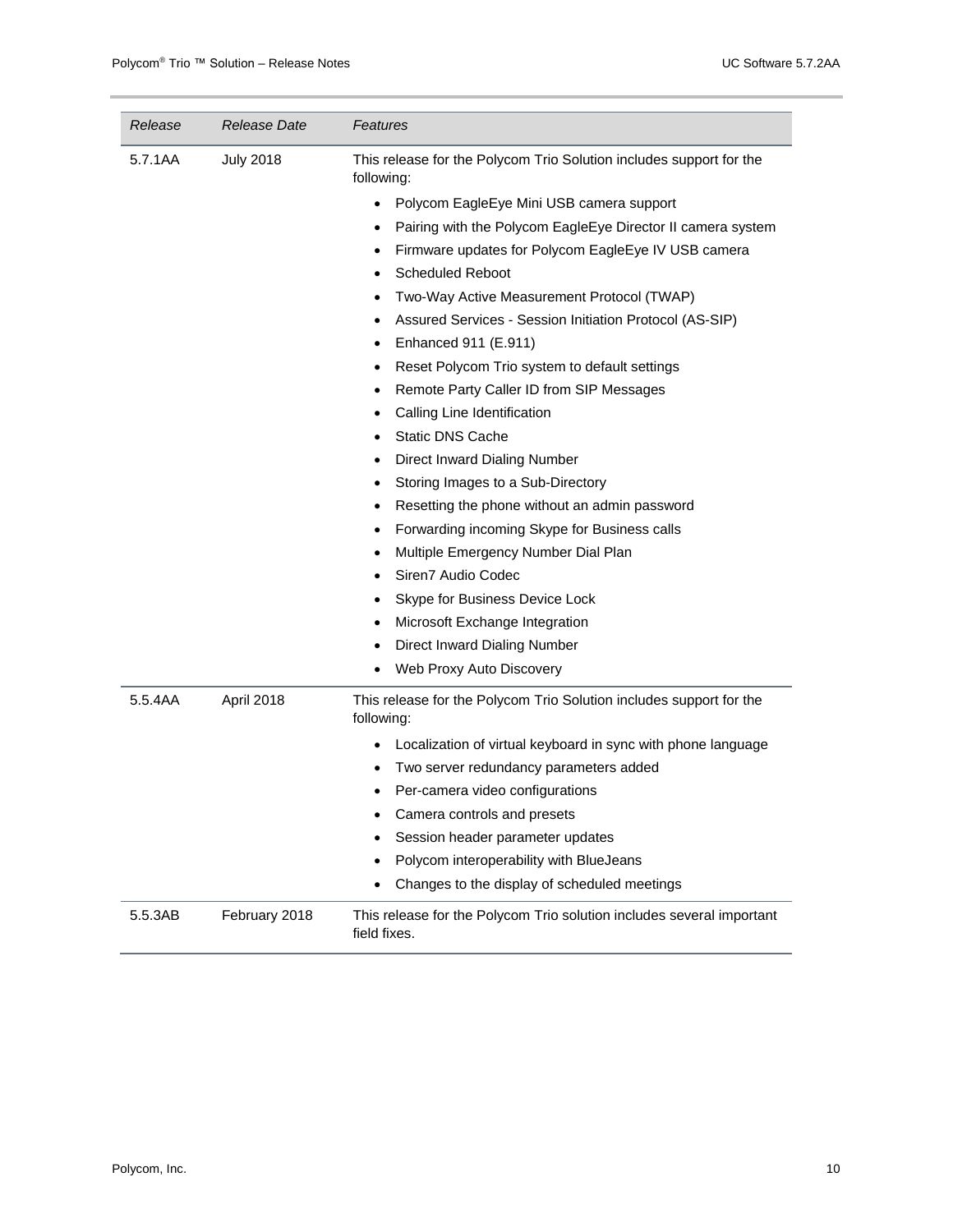| Release | Release Date   | Features                                                                                                                                                                                                                                                                                                                                                                                                                                                                                                                                                                                                                                                                                                                                                                                                                                                                                                                                                                                                                                                                                                                                                                                                                                                                           |  |
|---------|----------------|------------------------------------------------------------------------------------------------------------------------------------------------------------------------------------------------------------------------------------------------------------------------------------------------------------------------------------------------------------------------------------------------------------------------------------------------------------------------------------------------------------------------------------------------------------------------------------------------------------------------------------------------------------------------------------------------------------------------------------------------------------------------------------------------------------------------------------------------------------------------------------------------------------------------------------------------------------------------------------------------------------------------------------------------------------------------------------------------------------------------------------------------------------------------------------------------------------------------------------------------------------------------------------|--|
| 5.5.3AA | December 2017  | This release for the Polycom Trio Solution includes support for the<br>following:<br>Transport Layer Security (TLS) version 1.2<br>$\bullet$<br>Skype for Business Video-Based Screen Sharing<br>٠<br>Polycom EagleEye IV USB camera<br>Polycom Trio 8500 system with the Polycom Trio Visual+<br>accessory<br>SILK audio codec<br>Airplay discovery over Bluetooth on Polycom Trio 8800                                                                                                                                                                                                                                                                                                                                                                                                                                                                                                                                                                                                                                                                                                                                                                                                                                                                                           |  |
|         |                | system                                                                                                                                                                                                                                                                                                                                                                                                                                                                                                                                                                                                                                                                                                                                                                                                                                                                                                                                                                                                                                                                                                                                                                                                                                                                             |  |
| 5.5.2AE | December 2017  | This release for the Polycom Trio 8800 and 8500 systems includes<br>several important fixes.                                                                                                                                                                                                                                                                                                                                                                                                                                                                                                                                                                                                                                                                                                                                                                                                                                                                                                                                                                                                                                                                                                                                                                                       |  |
| 5.5.2AC | September 2017 | This release for the Polycom Trio 8800 and 8500 systems includes<br>the following:<br>Screen Mirroring on Polycom Trio Solution<br>$\bullet$<br>Software Update using Windows Server<br>$\bullet$<br>Trio 8800 System Media Keepalive<br>$\bullet$<br>Toggle Content and People Video Streams<br>$\bullet$<br>Skype for Business User Experience Enhancements<br>٠<br>Viewing a Different Calendar in Skype for Business Mode<br>$\bullet$<br>Dynamic Port Ranges for Video and Content<br>$\bullet$<br>Adding a PSTN Participant to a Call<br>$\bullet$<br>Displaying Multiple Calendar Meetings on Connected<br>٠<br>Monitor<br>Web Sign in for Skype for Business Online<br>$\bullet$<br>Secure Single Sign-On (SSO) with Third-Party Supporting<br>٠<br>Solutions<br>Managing Skype for Business Conference Participant Level<br>in the Call Roster Screen<br>Device Lock<br>$\bullet$<br>Client Media Port Ranges for Quality of Experience (QoE)<br>$\bullet$<br>Microsoft Quality of Experience Monitoring Server Protocol<br>$\bullet$<br>$(MS-QoE)$<br>Exchange Web Services Discovery<br>٠<br><b>Unified Contact Store</b><br>$\bullet$<br><b>Alert Tones for Mute Status</b><br>$\bullet$<br>Dial Plan Normalization<br>٠<br>Dial Plan for SIP URI Dialing<br>$\bullet$ |  |
|         |                | Join a Meeting using SIP URI<br>$\bullet$<br><b>Hybrid Line Registration</b><br>$\bullet$                                                                                                                                                                                                                                                                                                                                                                                                                                                                                                                                                                                                                                                                                                                                                                                                                                                                                                                                                                                                                                                                                                                                                                                          |  |
|         |                | User Log Upload<br>$\bullet$                                                                                                                                                                                                                                                                                                                                                                                                                                                                                                                                                                                                                                                                                                                                                                                                                                                                                                                                                                                                                                                                                                                                                                                                                                                       |  |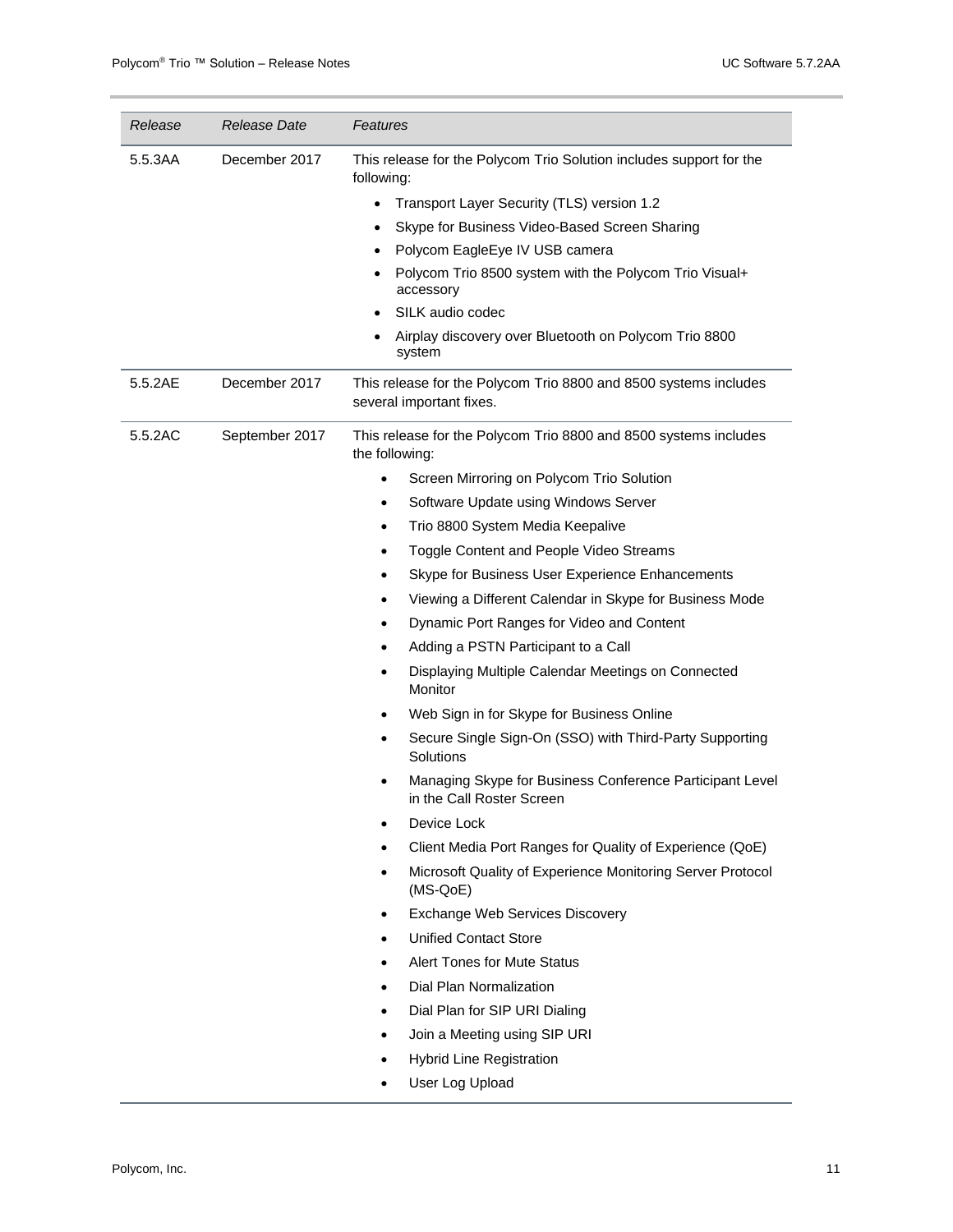| Release          | Release Date               | Features                                                                                                                                                                                                                                                                                                                                                                                |
|------------------|----------------------------|-----------------------------------------------------------------------------------------------------------------------------------------------------------------------------------------------------------------------------------------------------------------------------------------------------------------------------------------------------------------------------------------|
|                  |                            | Audio, Video, and Content Port Ranges<br>$\bullet$<br>Media Transport Ports for audio, video, and content<br>Experimental: Support for SILK Audio Codec<br>$\bullet$                                                                                                                                                                                                                    |
| 5.4.5AG          | <b>July 2017</b>           | This release includes important field fixes and introduces support for<br>compliance of the Polycom® Trio ™ 8800 system with the Radio<br>Equipment Directive (2014/53/EU) applicable to the European<br>Economic Area (EEA).                                                                                                                                                           |
| 5.4.5AC          | May 2017                   | This release addresses the following issues:<br>Large Skype for Business Meetings with 100+ participants<br>Connectivity with Gigabit Ethernet switches<br>٠<br>Microsoft Exchange Online authentication failure<br>$\bullet$                                                                                                                                                           |
| 5.4.5AA          | March 2017                 | This release includes support for the following features:<br>Enhancements to the Polycom Trio 8800 and Trio Visual+<br>system interfaces<br>Enhancements to the Polycom Trio solution diagnostics<br>Set the display language from the Polycom Trio 8800 system<br>menu<br>Experimental hybrid and dual-line registration                                                               |
| 5.4.4<br>AB   AD | December  <br>January 2016 | This release includes support for the following features:<br><b>Hide Meeting Details</b><br>$\bullet$<br>This release Includes important field fixes.                                                                                                                                                                                                                                   |
| 5.4.4AA          | November 2016              | This release includes support for the following features:<br>New Skype for Business UI Design<br>$\bullet$<br>Skype for Business optimized USB Audio Device Base Profile<br>Picture-in-Picture and Picture-in-Content<br>Skype for Business Gallery View-like layouts<br>Calendar improvements<br>Customization and configuration Options<br>This release resolves several known issues |
| 5.4.3AB          | August 2016                | This release includes support for the following features:<br><b>Reset Video Mute</b><br>$\bullet$<br>Synchronized volume control with a USB-connected computer<br>Trio 8800 system as a USB audio speakerphone for Mac<br>computers<br>Dialpad shows digits entered during a call<br>Join future Skype for Business Meetings                                                            |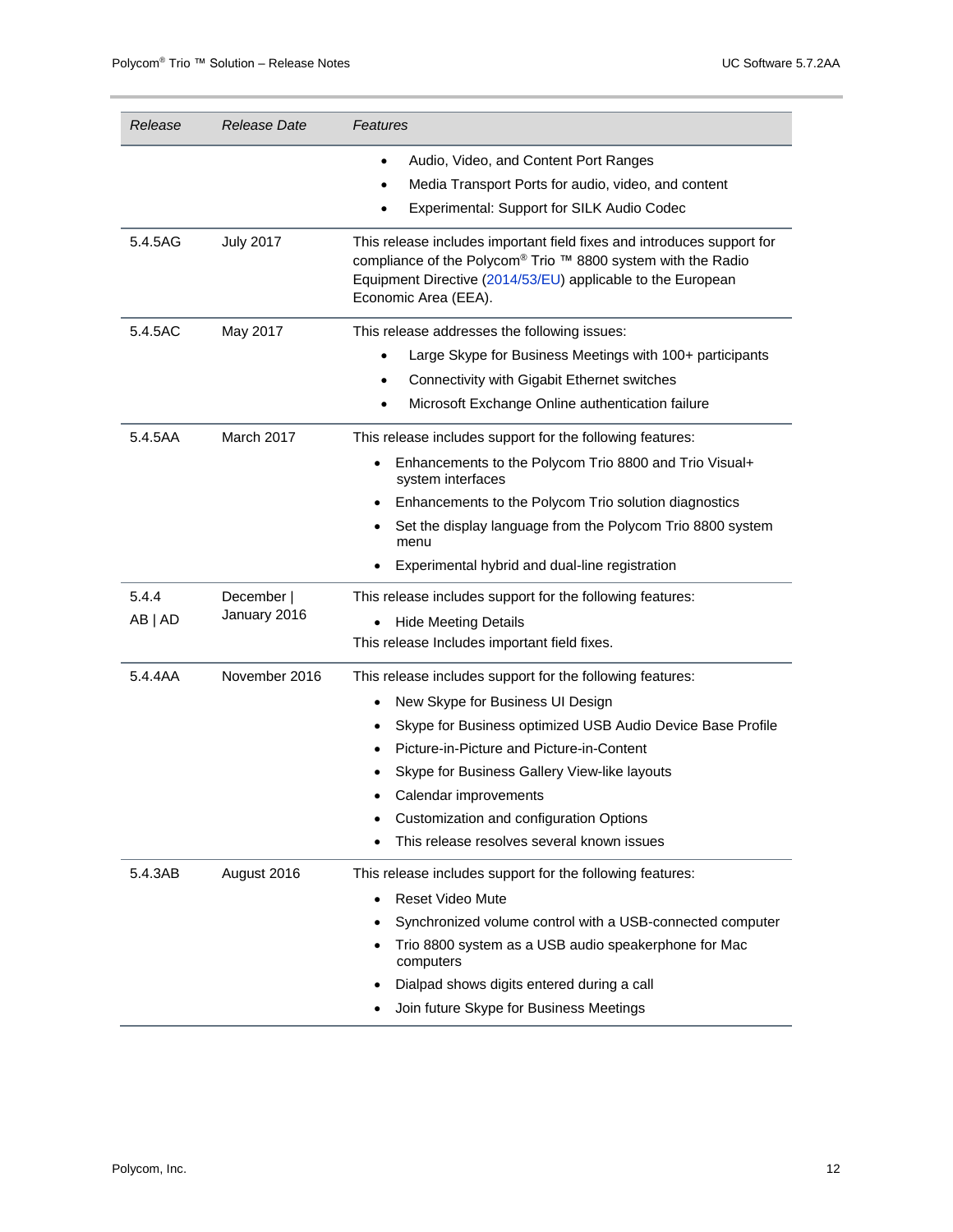| Release     | Release Date  | Features                                                                                                        |  |
|-------------|---------------|-----------------------------------------------------------------------------------------------------------------|--|
| 5.4.3AA     | May 2016      | This release includes support for the following features:                                                       |  |
|             |               | Simulcast of two video streams in Skype for Business AVMCU<br>meetings                                          |  |
|             |               | FEC improvements<br>$\bullet$                                                                                   |  |
|             |               | Share a Mac <sup>®</sup> Computer Desktop at 1080p Resolution with<br>Polycom <sup>®</sup> People + Content™ IP |  |
|             |               | Hide USB Connection from phone menu                                                                             |  |
|             |               | Mute video to transmit a still image                                                                            |  |
|             |               | Display number/extension or custom label on phone's home<br>screen                                              |  |
|             |               | Wi-Fi country code settings for India, Indonesia, Saudi Arabia,<br>Singapore, South Africa and South Korea.     |  |
| 5.4.2AB     | April 2016    | This release replaces 5.4.2AA and addresses the following issue:                                                |  |
|             |               | Powering Polycom Trio with Cisco PoE (Power over Ethernet)<br>switches using the Cisco Discovery Protocol (CDP) |  |
| 5.4.2AA     | March 2016    | This release includes support for the following features:                                                       |  |
|             |               | Forward Error Correction (FEC)                                                                                  |  |
|             |               | Customize the system interface                                                                                  |  |
|             |               | 1080p content input from People + Content IP / USB                                                              |  |
|             |               | This release resolves several known issues.                                                                     |  |
| 5.4.1AA     | February 2016 | This release includes support for the following features:                                                       |  |
|             |               | Microsoft Office 365 and Skype for Business Online                                                              |  |
|             |               | Office 365 and Skype for Business Provisioning and<br>Manageability                                             |  |
|             |               | Time and Date Initial Setup                                                                                     |  |
|             |               | People + Content over USB for Windows®                                                                          |  |
|             |               | USB Skype for Business or Lync 2013 audio calls with user<br>interface controls                                 |  |
|             |               | This release also resolved some known issues.                                                                   |  |
| 5.4.0AB     | December 2015 | Resolved some known issues                                                                                      |  |
| 5.4.0AA     | December 2015 | Added feature to hide Sign Out option                                                                           |  |
|             |               | Added an avatar that displays during a conference call when an<br>audio-only participant is the active speaker. |  |
|             |               | Resolved some known issues                                                                                      |  |
| 5.4.0.12197 | November 2015 | Resolved some known issues                                                                                      |  |
| 5.4.0.12107 | November 2015 | Initial release for Polycom Trio 8800 and Polycom Trio Visual+                                                  |  |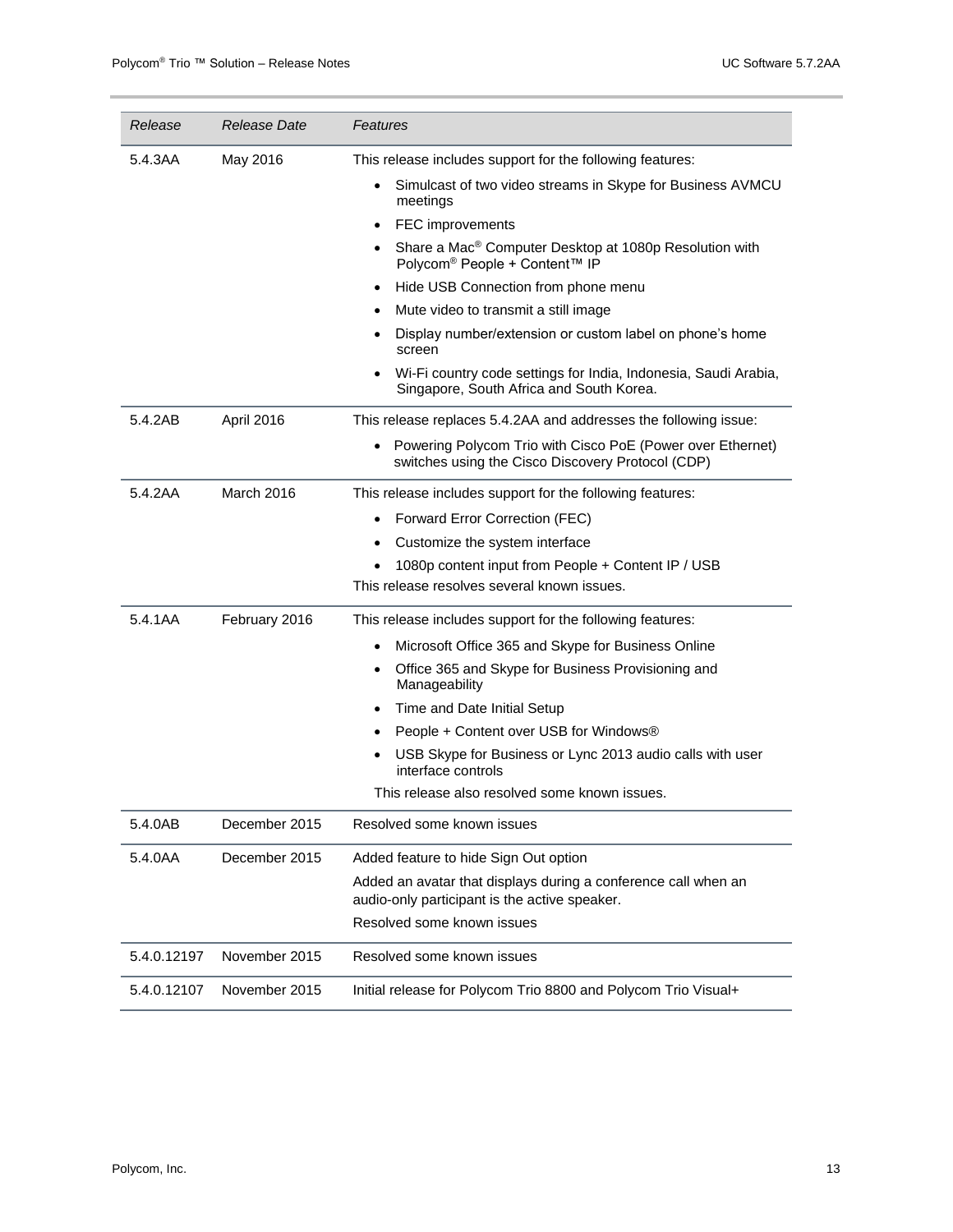# <span id="page-13-0"></span>**Resolved Issues**

The following table lists resolved issues in this release for Polycom Trio systems. This release also includes several other user experience and performance fixes and enhancements not listed below.

#### **Resolved Issues**

| Release | <b>Issue</b> | <b>Description</b>                                                                                                                                                                                                                     |
|---------|--------------|----------------------------------------------------------------------------------------------------------------------------------------------------------------------------------------------------------------------------------------|
| 5.7.2AA | EN-54030     | Consultative and blind transfers between Polycom Trio systems in PSTN calls<br>are not successfully transferred or established.                                                                                                        |
| 5.7.2AA | EN-54240     | Unable to configure custom soft keys in the Web Configuration Utility for<br>Polycom Trio or insert a custom soft key to display in the Global menu from the<br>Home screen while the phone is idle.                                   |
| 5.7.2AA | EN-88566     | The Polycom Trio Visual+ system sometimes reboots during a conference<br>when the active speaker is switched or when you start and stop video.                                                                                         |
| 5.7.2AA | EN-90366     | The Polycom Trio system might stop accepting AirPlay mirroring connection<br>requests.                                                                                                                                                 |
| 5.7.2AA | EN-91287     | When you initiate a consultative transfer before the respondent answers the<br>call, both calls are disconnected after the timeout and the transfer fails.                                                                             |
| 5.7.2AA | EN-92885     | When the ICE protocol is not used, a Polycom Trio system paired with a<br>Polycom Trio Visual+ system sometimes fails to receive content from a Skype<br>for Business conference participant.                                          |
| 5.7.2AA | EN-94198     | Sometimes the Polycom Trio system incorrectly shows the 'Back to Call' banner<br>for several seconds after answering a call received via Bluetooth instead of the<br>active call.                                                      |
| 5.7.2AA | EN-95827     | When dialing a number on the Polycom Trio system while off-hook, asterisks<br>you enter are not displaying.                                                                                                                            |
| 5.7.2AA | EN-96049     | The Polycom Trio system icon (i) in the conference roster view, intended to<br>display a pop-up message listing conference information, inadvertently displays<br>when you tap far from the icon.                                      |
| 5.7.2AA | EN-96105     | After you add video to a voice conference call on a Polycom® RealPresence®<br>Distributed Media Application™ (DMA®) system bridge, content shared to you<br>from a Polycom Trio system is not shared to other conference participants. |
| 5.7.2AA | EN-96157     | VbSS content received from a Polycom Trio system paired with a Group Series<br>system does not show during a conference.                                                                                                               |
| 5.7.2AA | EN-96370     | On the Polycom Trio system interface screen, multiple rows of information<br>sometimes appear highlighted even though only one row is actually highlighted.                                                                            |
| 5.7.2AA | EN-97383     | After you reboot the Polycom Trio system, sometimes flicker avoidance is set<br>back to default.                                                                                                                                       |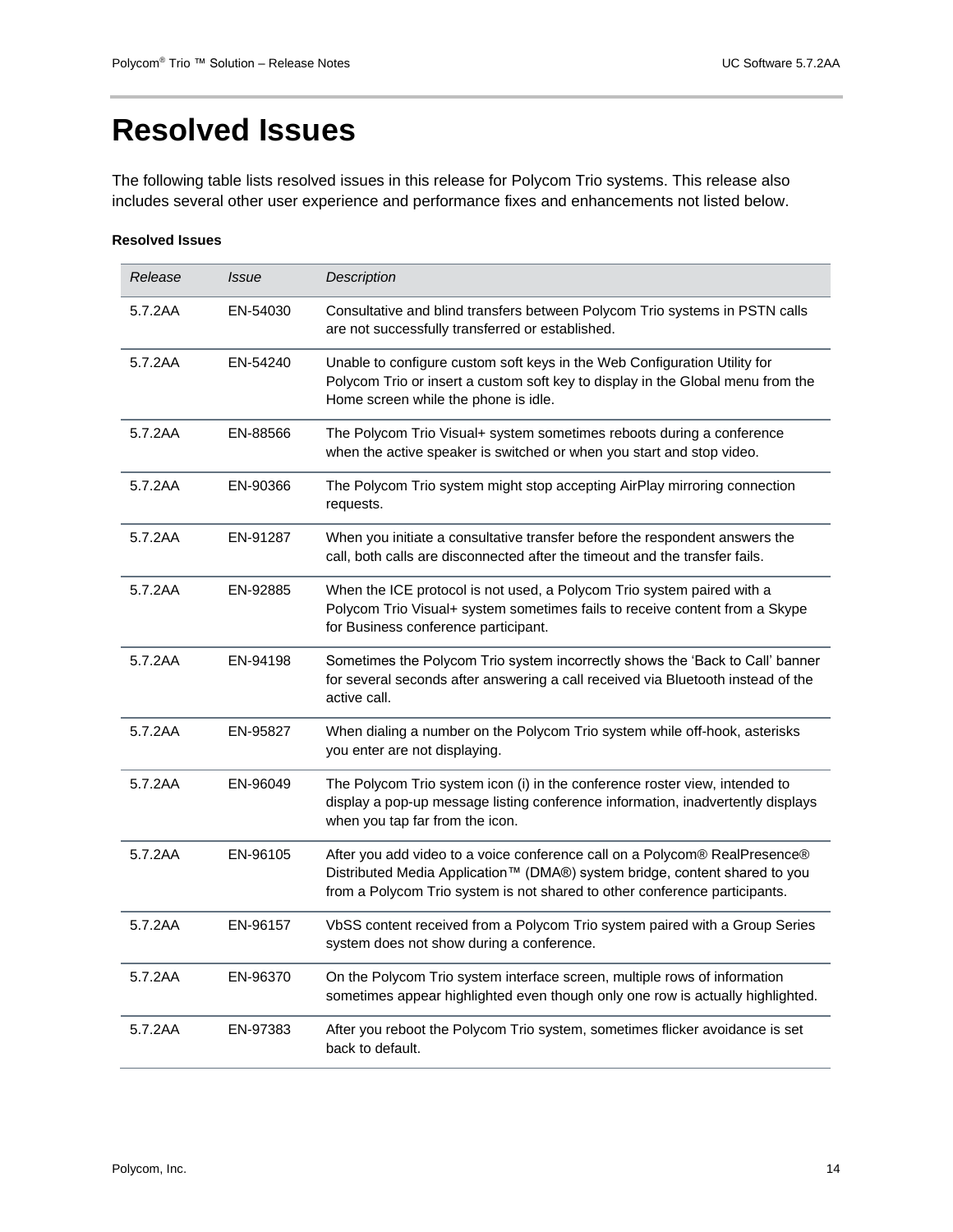| Release | <i>Issue</i> | Description                                                                                                                                                                                                                                                                     |
|---------|--------------|---------------------------------------------------------------------------------------------------------------------------------------------------------------------------------------------------------------------------------------------------------------------------------|
| 5.7.2AA | EN-97612     | When you disable video.localCameraView.idleState="0" on the<br>Polycom Trio system, the self view does not display on the connected Polycom<br>Trio Visual+ monitor when coming out of standby mode.                                                                            |
| 5.7.2AA | EN-98197     | The VVX business media phone sends "http" request even after receiving 401<br>from the server.                                                                                                                                                                                  |
| 5.7.2AA | EN-99156     | The Polycom Trio system does not offer SRTP when retrieving a remote SCA<br>call from hold.                                                                                                                                                                                     |
| 5.7.2AA | EN-99802     | Polycom Trio does not allow Bluetooth device names with special HTML<br>characters.                                                                                                                                                                                             |
| 5.7.2AA | EN-100178    | When you register the Polycom Trio system with Skype for Business and<br>enable a delegation line, sometimes you are unable to answer an incoming<br>delegate call because the 'Add' and 'Answer' buttons overlap on the screen.                                                |
| 5.7.2AA | EN-100239    | When TLS 1.0 is disabled on the Skype for Business server for a Polycom Trio<br>system and the security association fails, subsequent requests are set to TLS-<br>DSK which cause calls to fail.                                                                                |
| 5.7.2AA | EN-100615    | When a Mac computer using macOS 10.13 is connected to a Polycom Trio<br>system and is in a Microsoft Teams call while Skype for Business is also<br>running, and the call state changes, for example, from active to hold, the<br>Polycom Trio system volume resets to default. |
| 5.7.2AA | EN-100854    | In a Skype for Business environment, the description is missing in Field Help for<br>the server. log. setting. enabled parameter.                                                                                                                                               |
| 5.7.2AA | EN-101483    | The Polycom Trio system does not receive content in VMR conferences when<br>the VMR server accepts only non-SRTP and you set up the Polycom Trio<br>system to offer SRTP.                                                                                                       |
| 5.7.2AA | EN-101766    | Unable to mute or remove a PTSN participant during a conference call on<br>Polycom Trio.                                                                                                                                                                                        |
| 5.7.2AA | EN-101769    | When TLS 1.0 is disabled on the Skype for Business server, PIN authentication<br>fails.                                                                                                                                                                                         |
| 5.7.2AA | EN-102763    | When two Polycom Trio systems are connected to a Skype for Business<br>Office365 video conference, if one of the systems goes on hold, the other<br>system occasionally displays two call windows with the same participant.                                                    |
| 5.7.2AA | EN-102764    | When a Polycom Trio system connected to a Skype for Business Office365<br>video conference goes on hold and then resumes the call, the participants on<br>the conference cannot see video from the Polycom Trio system.                                                         |
| 5.7.2AA | EN-103036    | The Polycom Trio system reboots during a Skype for Business conference call.                                                                                                                                                                                                    |
| 5.7.2AA | EN-105448    | In some scenarios, a TCP keepalive failure can prevent a call from<br>disconnecting.                                                                                                                                                                                            |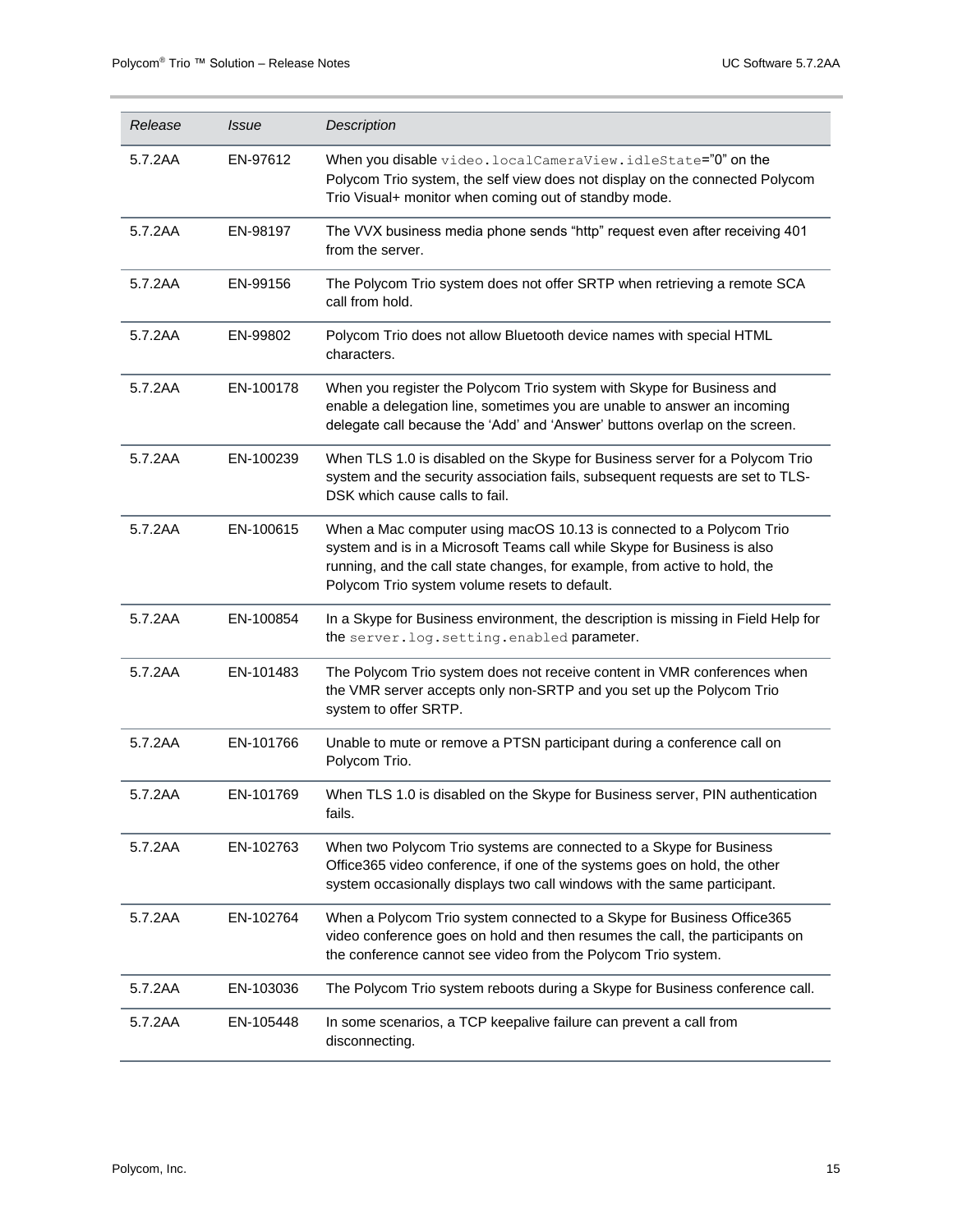## <span id="page-15-0"></span>**Known Issues**

The following table lists all known issues and suggested workarounds for Polycom Trio systems.

Upgrade the Polycom Trio system with the latest software before contacting Polycom support to ensure the issue has not already been addressed by software updates.



These release notes do not provide a complete listing of all known issues that are included in the software. Issues not expected to significantly impact customers with standard voice and video conferencing environments may not be included. In addition, the information in these release notes is provided as-is at the time of release and is subject to change without notice.

#### **Known Issues**

| <i>Issue</i> | <b>Description</b>                                                                                                                                                                                                                    | Workaround                                                                                            |
|--------------|---------------------------------------------------------------------------------------------------------------------------------------------------------------------------------------------------------------------------------------|-------------------------------------------------------------------------------------------------------|
| EN-100598    | Sometimes self view displayed on the Polycom Trio Visual+<br>system monitor stops working and instead displays the camera off<br>icon.                                                                                                | Stop and start the self view<br>without dropping the call.                                            |
| EN-103866    | When the Polycom Trio system's minimum free memory goes<br>below the configured minimum (by default 20%), the Trio system<br>incorrectly displays a low-memory message.                                                               | None                                                                                                  |
| EN-104810    | When you configure Device Lock and Auto-answer on a Polycom<br>Trio system, you can still answer a call without first unlocking.                                                                                                      | None                                                                                                  |
| EN-106059    | 802.1X authentication of the Polycom Trio system fails in a<br>specific setup of Cisco ISE server using SCEP until you retry<br>multiple times.                                                                                       | None                                                                                                  |
| EN-106639    | Display of the far end camera control screen on the Polycom Trio<br>system sometimes delays during Open SIP video calls.                                                                                                              | None                                                                                                  |
| EN-106881    | When using the Polycom Trio system as the USB audio device for<br>a Skype Room System, muting the microphone on from the<br>Polycom Trio system may not mute the microphone on the Skype<br>Room System.                              | Use the Skype Room<br>System user interface to<br>mute and unmute the<br>microphone.                  |
| EN-106900    | When using a Polycom Trio system as the USB audio device for a<br>Skype Room System, hanging up a call from the Skype Room<br>Systems user interface does not clear the call screen from the<br>Polycom Trio system's user interface. | Use only the Polycom Trio<br>system interface to answer<br>and hang up calls.                         |
| EN-107072    | The Polycom Trio system local camera view sometimes stops<br>showing video during a conference.                                                                                                                                       | The Polycom Trio system<br>local camera view<br>sometimes stops showing<br>video during a conference. |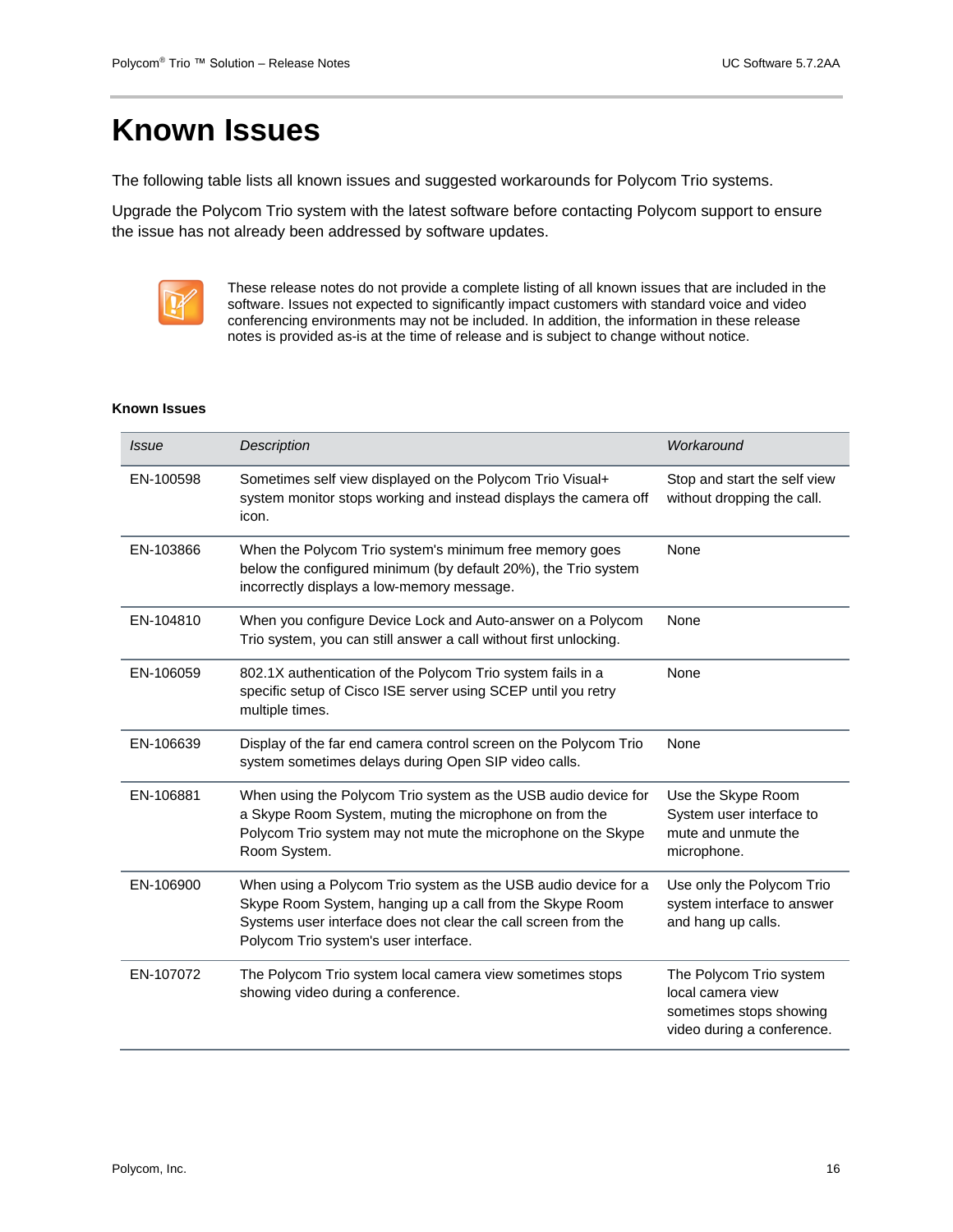| <i>Issue</i> | <b>Description</b>                                                                                                                                                        | Workaround                                                                                                                                                   |
|--------------|---------------------------------------------------------------------------------------------------------------------------------------------------------------------------|--------------------------------------------------------------------------------------------------------------------------------------------------------------|
| EN-107479    | When a Polycom Trio system is connected exclusively to a<br>wireless network, the BSSID-determined location information may<br>not be transmitted to E911 infrastructure. | Connection of a Trio to a<br>wired network may ensure<br>successful transmission of<br>location information to<br><b>E911</b> infrastructure if<br>required. |
| EN-107854    | When you configure multiple lines on the Polycom Trio system,<br>One Touch Voicemail does not work correctly.                                                             | None                                                                                                                                                         |
| EN-108037    | The Polycom Trio system local camera view sometimes displays<br>video artifacts.                                                                                          | None                                                                                                                                                         |

## <span id="page-16-0"></span>**Polycom Labs Experimental Features**

Polycom sometimes releases experimental features that administrators can enable and evaluate in nonproduction environments.

|--|

Note: Experimental features are neither tested nor supported. These features might, or might not, become official features in a future release.

For more information about experimental features or to provide feedback on your experience, visit the [Polycom Support Community.](http://community.polycom.com/)

This release includes a Polycom Labs experimental feature that allows you to pair two Polycom Trio systems (with or without a paired Polycom Trio Visual+, VisualPro, or Group Series system) via IP for enhanced audio performance in large or acoustically challenging rooms. When the two Polycom Trio systems are paired, the speakers and microphones act as a single speaker and microphone array for superior acoustic performance.

**UC Software 5.7.2AA For Polycom Trio System - Polycom Labs Experimental Features**

| <i>Issue</i> | Description                                              |
|--------------|----------------------------------------------------------|
| EN-84176     | Large Room Audio Coverage (Audio daisy-chaining over IP) |

## <span id="page-16-1"></span>*Implement Audio Daisy-Chaining over IP*

To improve audio in large or acoustically challenging rooms, you can pair two Polycom Trio systems to achieve a single speaker and microphone array for superior acoustic performance.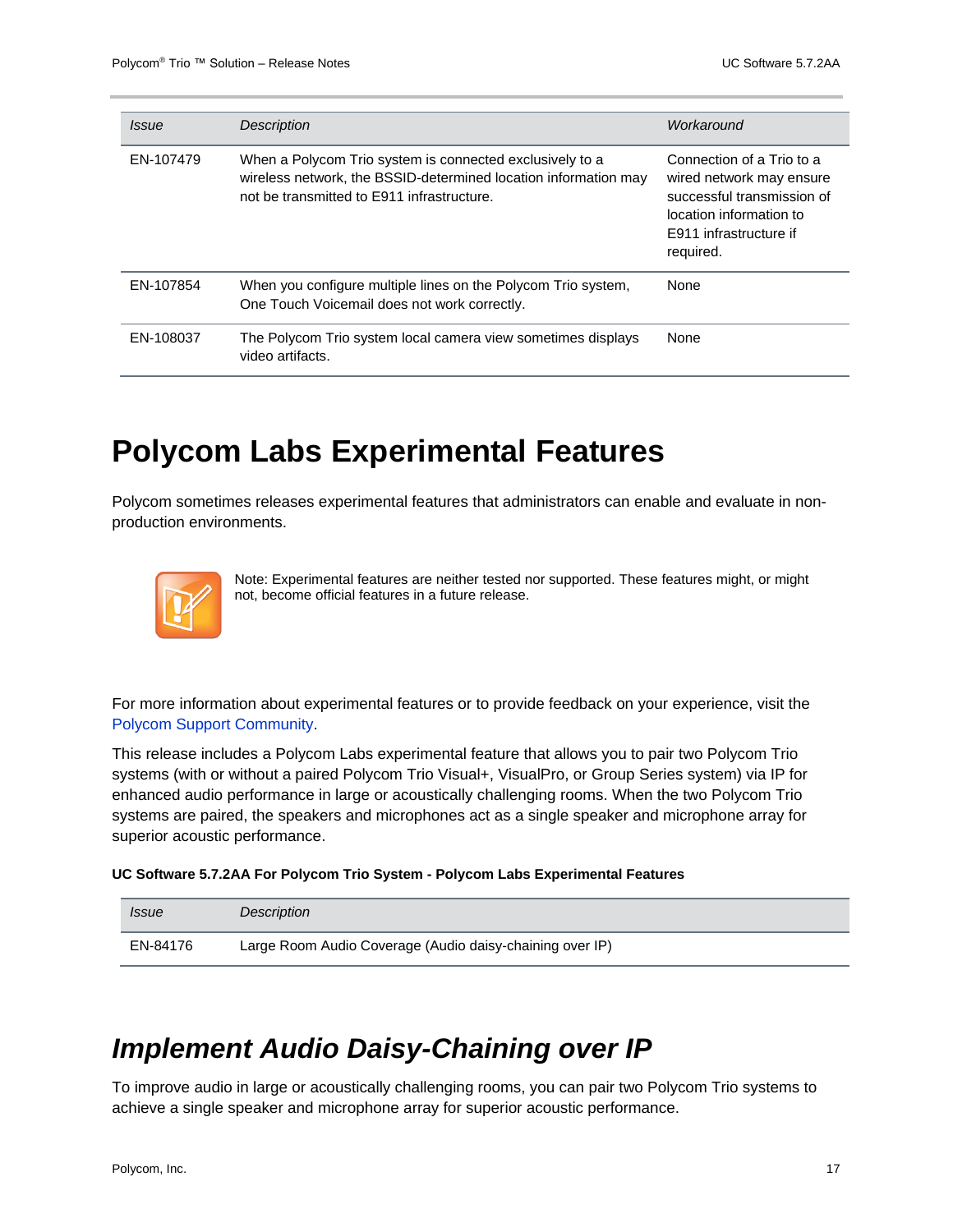Before you begin, you must ensure that:

- Both Polycom Trio systems are connected to the same network subnet.
- The network supports multicast and multicast is enabled.
- Both Polycom Trio systems are running UC Software 5.7.2AA or later.
- The parameter  $mr.pair.maxDevices = 2$  or higher.

The following refers to Trio A and Trio B to help distinguish device behavior as you complete steps.

#### **Procedure**

- **1** On Trio A, go to **Settings > Advanced > Networked Devices,** and set **Networked Device Role** to **HUB**.
- **2** On Trio B, go to **Settings > Advanced > Networked Devices**, and set **Networked Device Role** to **DEVICE**.

Trio B may reboot. If Trio B does not reboot, reboot manually. Note that the Trio B set to **DEVICE** must reboot for the setting to take effect.

**3** After the Trio B reboots, follow the onscreen instructions that display on the Trio A and Trio B to complete the pairing.

## <span id="page-17-0"></span>**Limitations**

The following sections provide information on limitations when using the Polycom Trio 8800 and 8500 systems, and Polycom Trio Visual+ systems.

## <span id="page-17-1"></span>*Simulcast Video Streams in Skype for Business AVMCU Meetings on Polycom Trio 8800 and 8500*

The Skype for Business AVMCU collects all the participant VSRs from endpoint requests and sends an aggregated VSR to each participating endpoint. Each endpoint receiving the aggregated VSR evaluates the video resolutions requested and determines what video resolution(s) to send.

For one stream, the Polycom Trio 8800 and 8500 system sends the lowest common resolution requested to ensure that all endpoints can display the Polycom Trio system video. The resolution of the lower quality stream cannot be higher than 360p. The video simulcast feature allows Polycom Trio system to send a second, higher resolution video stream when there are multiple resolutions requested. The resolution of the higher quality stream depends on the number of endpoints requesting specific resolutions and an algorithm determines the video resolution that best serves all the endpoints. As a result, some endpoints receive a lower resolution stream than the resolution requested.

### <span id="page-17-2"></span>*Power over Ethernet Negotiation in CDP Environments*

The Polycom Trio 8800 and 8500 systems do not support power negotiation over Cisco Discovery Protocol (CDP) with Cisco switches using CDP. CDP is supported for VLAN negotiation.

If you are powering your Polycom Trio 8800 or 8500 system using an IEEE 802.3af power over Ethernet compliant switch, power budget is negotiated by a hardware handshake at power up - CDP is not used.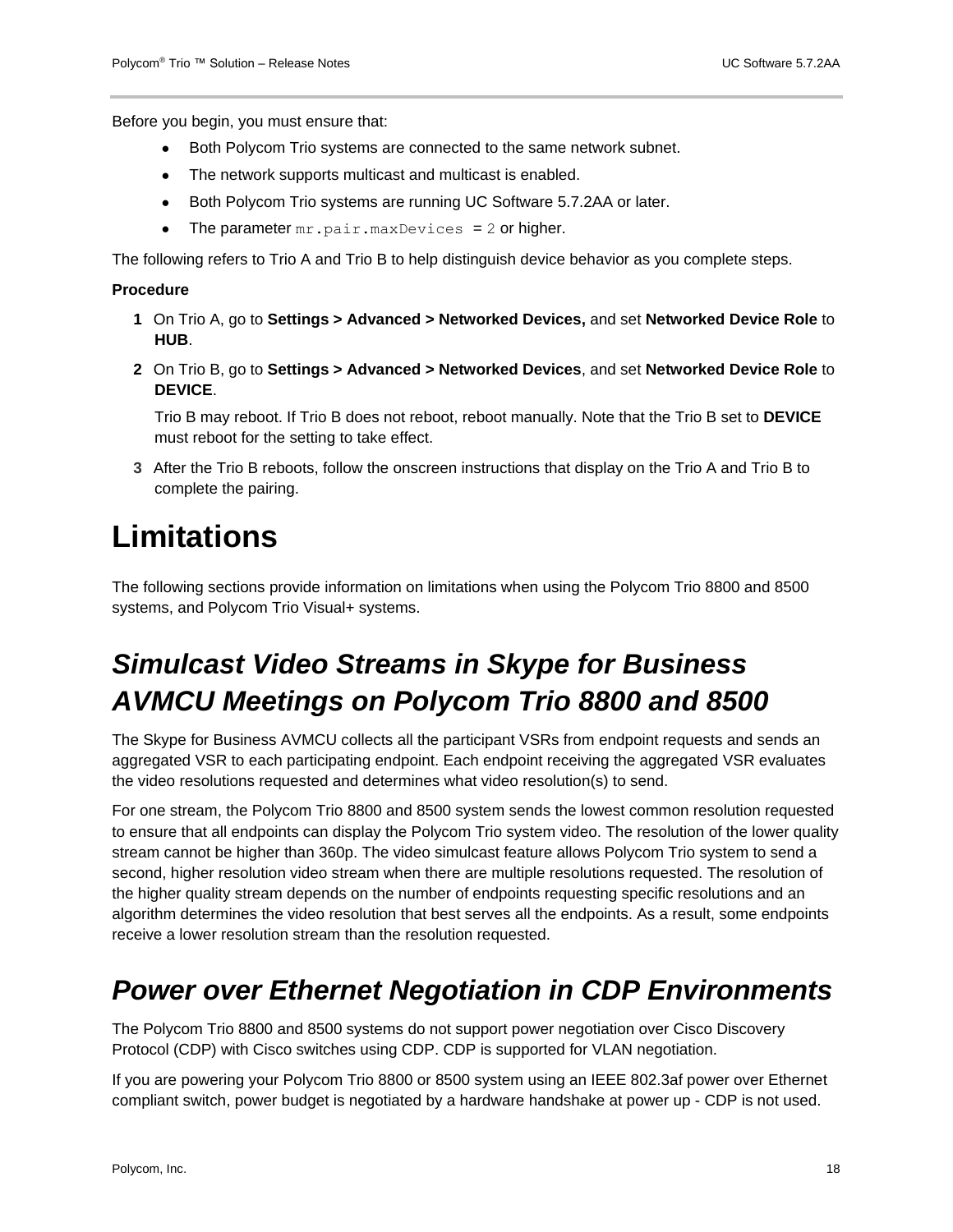If powering the Polycom Trio 8800 system using an IEEE 802.3 at power over Ethernet Plus (PoE+) switch, the Polycom Trio 8800 power budget is negotiated through a combination of hardware handshake and LLDP.

## <span id="page-18-0"></span>*Skype for Business and Lync 2013*

The following is a list of constraints and limitations when using the Polycom Trio 8800 or 8500 system in a Microsoft Skype for Business or Lync 2013 environment:

- Audio-only for Lync 2010 environments; content and video are not supported.
- Skype for Business (online and on-premises) federation not tested with Skype for consumer.
- Polycom Trio systems with Skype for Business Online- and Exchange Online-based voicemail is not supported for use in Russia, Belarus, and Kazakhstan. Polycom Trio with Skype for Businessand Exchange on-premises-based voicemail with media encryption disabled is not tested for use in Russia, Belarus, and Kazakhstan.
- Trio systems are unable to join Skype for Business meeting broadcasts.
- The Polycom Trio system does not support content and video for Lync for Mac 2011 desktop client
- The Polycom Trio system does not receive content sent from supported Skype for Business and Lync clients using 'Present PowerPoint Files' and Whiteboard.
- The Polycom Trio cannot join remote Skype for Business meetings scheduled by third parties that are not configured for Federation.

## <span id="page-18-1"></span>*Microsoft Skype Room System and Surface Hub*

When the Polycom Trio 8800 and 8500 system Base Profile is set to 'SkypeUSB' and connected via USB cable with a Skype Room System or Microsoft Surface Hub, the following limitations apply:

- When the Polycom Trio 8800 and 8500 systems is connected to a Microsoft Surface Hub via USB, the Surface Hub performs Automatic Gain Control (AGC) and not the Polycom Trio 8800 and 8500 systems.
- When connected to a Skype Room System via USB, the Polycom Trio 8800 and 8500 system performs Acoustic Echo Cancellation (AEC).
- The Web Configuration Utility of the Polycom Trio 8800 and 8500 systems is disabled by default. The Web Configuration Utility can be enabled by an administrator from the phone menu at Settings > Advanced > Administration Settings > Web Server Configuration or using the configuration parameters httpd.enabled=1 and httpd.cfg.enabled=1.

## <span id="page-18-2"></span>*Audio*

By default, audio from the far-site plays only on the Polycom Trio 8800 and 8500 system speakers.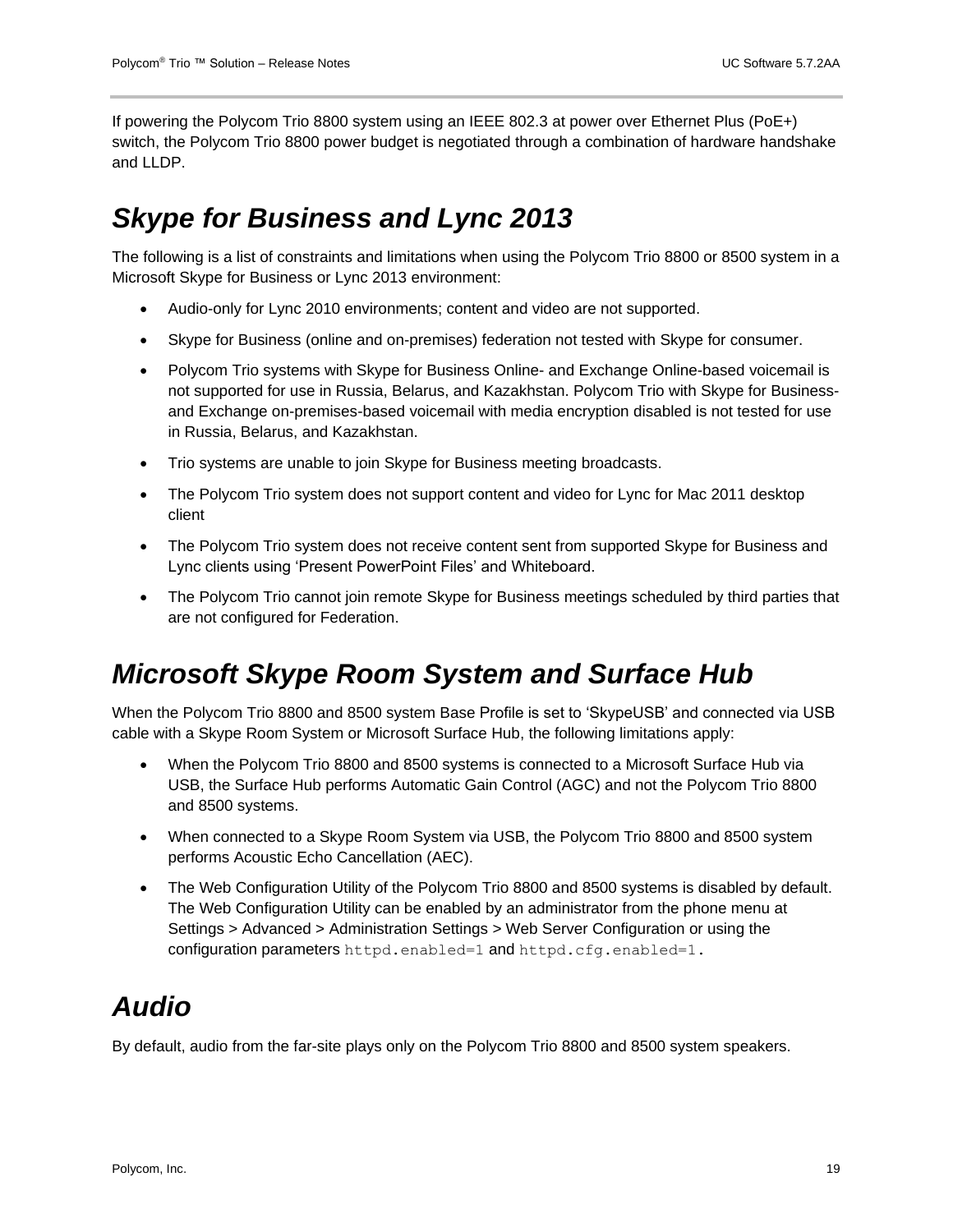Administrators can enable far-site audio to play on the monitor speakers connected to the Polycom Trio Visual+ accessory by HDMI or external speakers connected to the 3.5mm port on the Polycom Trio Visual+.

When a Bluetooth-capable device is paired with the Polycom Trio 8800 and 8500 systems, audio quality that plays through the system's speaker is lower for the far-side.

### <span id="page-19-0"></span>*Video and Content*

Polycom People + Content IP is supported on Microsoft Windows® and Mac computers to a maximum of 1080p with up to 30fps.

In Open SIP and Binary Floor Control Protocol (BFCP)-compliant environments, the Polycom Trio 8800 system cannot send or receive content on the content video channel in a conference held on Collaboration Server that has content protocol set to 'H.264 Cascade Optimized' and 'H.264 High Profile' enabled.

## <span id="page-19-1"></span>*Third-Party Cables*

Using a third-party HDMI cable may inhibit the Polycom Trio Visual+ from properly executing video settings during video calls. This may occur due to the cable being broken or the cable does not meet general HDMI requirements.

The following behaviors may occur if the Polycom Trio Visual+ fails to properly execute video settings:

- A portion of the video or content displays off screen.
- When the system is idle, black spaces or white boxes display on the monitor.

If either of these behaviors occur, replace the HDMI cable with a Polycom supplied HDMI cable recommended for use with the Polycom Trio 8800 system.

## <span id="page-19-2"></span>**Interoperability**

<span id="page-19-3"></span>This section includes products tested with this release and Polycom Trio system server interoperability.

### *Polycom Trio System Interoperability with Zoom*

You can integrate Polycom Trio systems as the Zoom Rooms control touch user interface and as the speaker and microphone in Zoom Rooms meetings.

For the latest setup instructions see *Polycom Interoperability with Zoom – Solution Guide* at [Polycom](https://support.polycom.com/content/support/north-america/usa/en/support/strategic-partner-solutions/zoom.html)  [Interop Solutions for Zoom Environments.](https://support.polycom.com/content/support/north-america/usa/en/support/strategic-partner-solutions/zoom.html)

### <span id="page-19-4"></span>*Polycom Partner Solution Support*

The following table lists solution partners supported by Polycom Trio and the UC Software version required to support each partner solution. For documentation, see [Strategic Partner Solutions](https://support.polycom.com/content/support/north-america/usa/en/support/strategic-partner-solutions.html) on Polycom Support.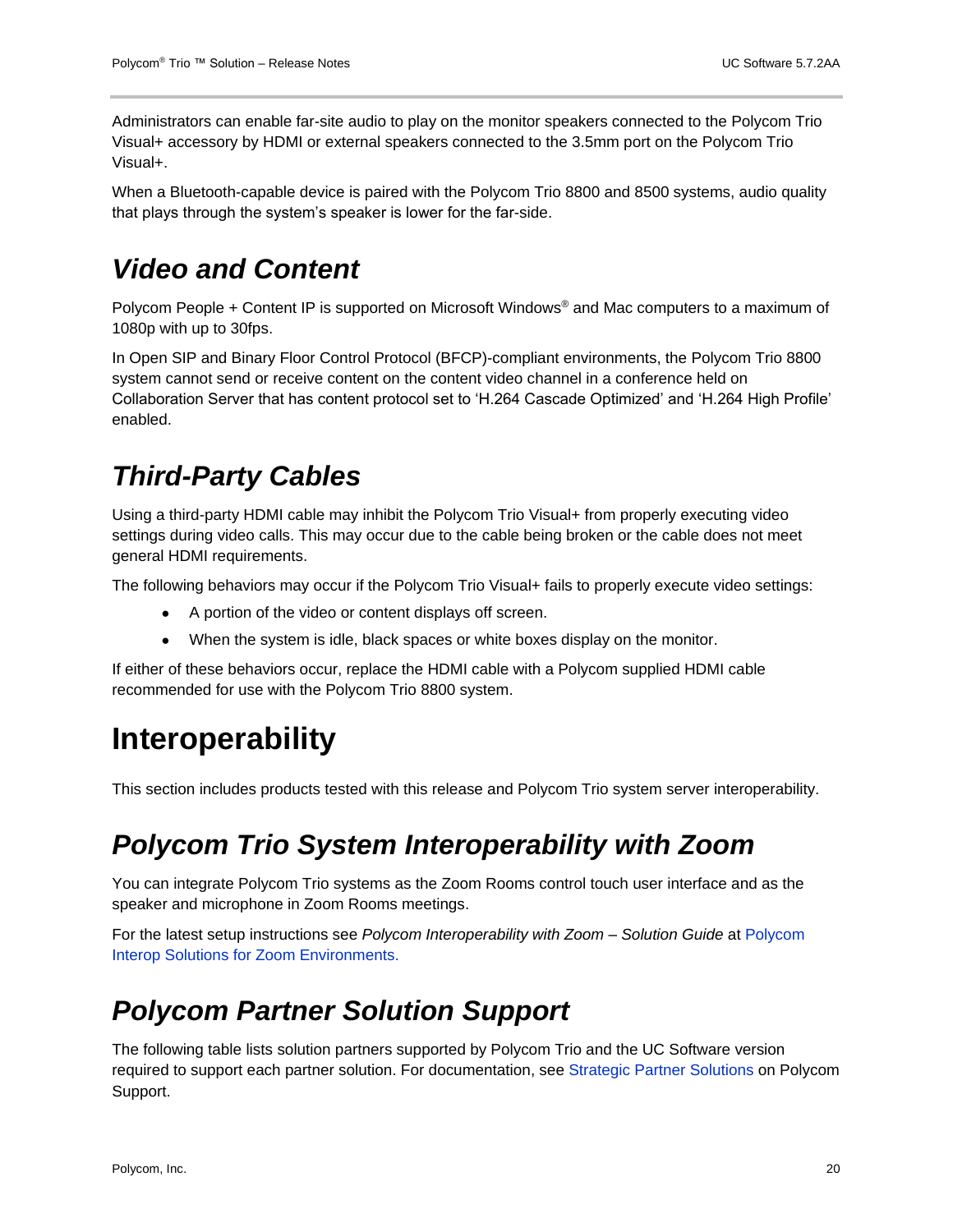#### **Polycom Trio Partner Solutions**

| <b>Partner Solution</b> | Polycom Trio UC Software Version |
|-------------------------|----------------------------------|
| Cisco WebEx             | UC Software 5.7.2AA or later     |
| <b>BlueJeans</b>        | UC Software 5.5.3 or later       |
| <b>BroadSoft</b>        | UC Software 5.4.0 or later       |
| Microsoft               | UC Software 5.4.0 or later       |
| <b>Zoom</b>             | UC Software 5.7.1 or later       |

### <span id="page-20-0"></span>*Products Tested with this Release*

The Polycom Trio 8800 and 8500 systems and Polycom Trio Visual+ systems are tested with other products. The following list indicates products that have been tested for compatibility with this release and is not a complete inventory of compatible equipment.

Update all your Polycom systems with the latest software before contacting Polycom support to ensure the issue has not already been addressed by software updates. To view the latest software for your product, see the Current Polycom Interoperability Matrix at [Polycom Support Service Policies.](http://support.polycom.com/PolycomService/support/us/support/service_policies.html)



Note: If you are using Polycom Trio systems with Polycom RealPresence DMA system, Polycom recommends setting the parameter voIPProt.SIP.supportFor100rel="1". For parameter details, see the *Polycom Trio Solution - Administrator Guide* on [Polycom Trio](https://support.polycom.com/content/support/North_America/USA/en/support/voice/polycom-trio.html) Support.

#### **Products Tested with this Release**

| Product                                                 | <b>Tested Versions</b> |
|---------------------------------------------------------|------------------------|
| Logitech C930e USB Webcam                               | 8.0.875                |
| Polycom <sup>®</sup> EagleEye™ IV USB camera            | 1.2.0-462              |
| Polycom <sup>®</sup> EagleEye™ IV camera                | 1.2                    |
| Polycom <sup>®</sup> EagleEye™ Mini USB camera          | 9.0.17                 |
| Polycom <sup>®</sup> EagleEye™ Director II camera       | 2.1.0.5                |
| Polycom <sup>®</sup> EagleEye™ Producer camera          | 1.2.2.2                |
| Polycom <sup>®</sup> EagleEye™ Acoustic camera          | 1.70                   |
| Polycom <sup>®</sup> Trio <sup>™</sup> VisualPro system | 6.1.19                 |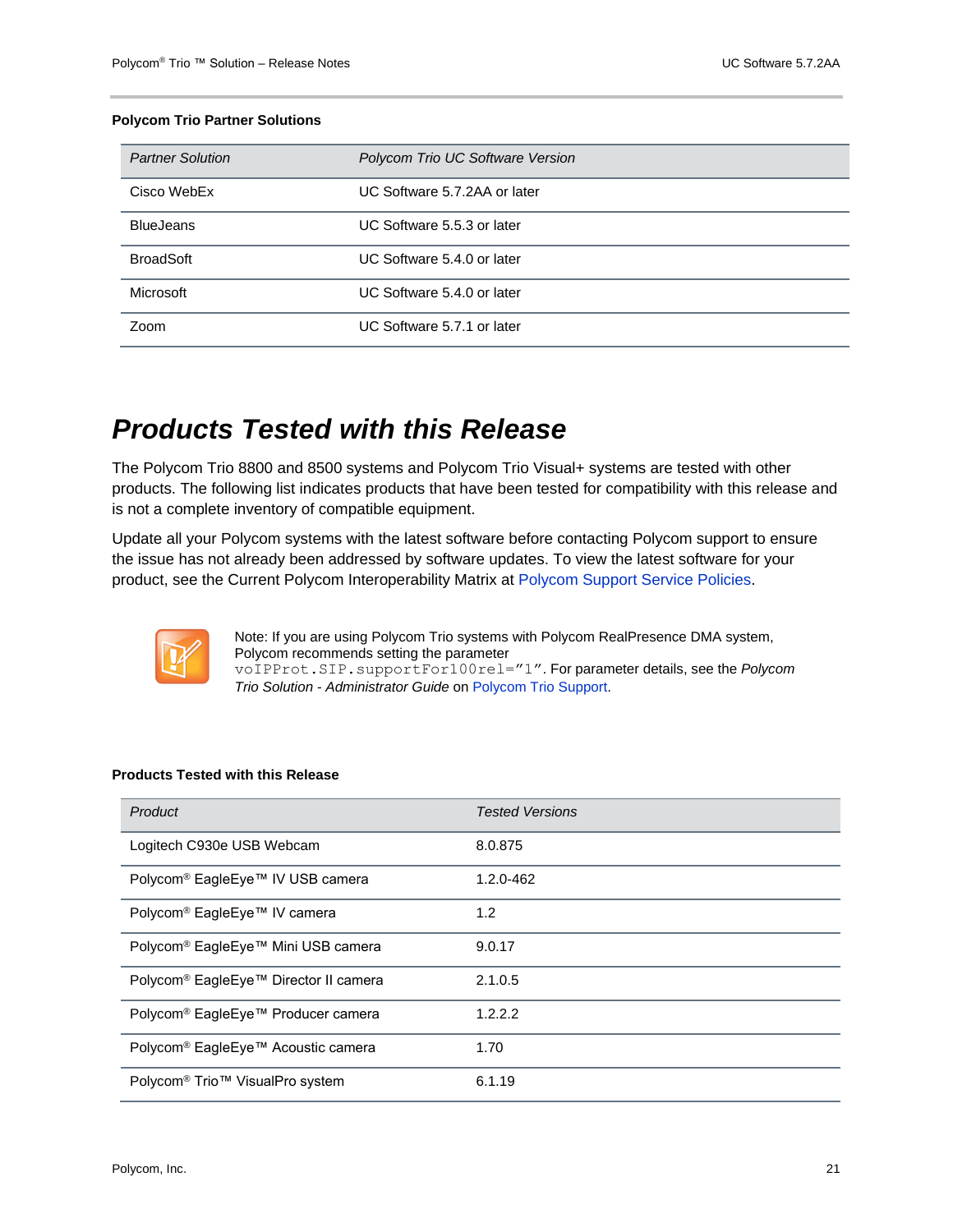| Product                                                                      | <b>Tested Versions</b> |
|------------------------------------------------------------------------------|------------------------|
| Polycom <sup>®</sup> RealPresence <sup>®</sup> Mobile for Tablets            | 3.9.0                  |
| Polycom <sup>®</sup> RealPresence <sup>®</sup> Desktop                       | 3.9.0                  |
| Polycom <sup>®</sup> RealPresence <sup>®</sup> Collaboration Server<br>(RMX) | 8.7.4                  |
| Polycom <sup>®</sup> RealPresence <sup>®</sup> DMA 7000                      | 9.0.1                  |
| Polycom <sup>®</sup> People + Content IP for PC                              | 1.4.2                  |
| Polycom <sup>®</sup> People + Content IP for Mac                             | 1.4.2                  |
| Polycom <sup>®</sup> HDX <sup>®</sup>                                        | 3.1.12                 |
| Polycom <sup>®</sup> VVX <sup>®</sup> Business Media Phones                  | UC Software 5.7.1      |

## <span id="page-21-0"></span>*Polycom Trio 8800 and 8500 System Server Interoperability*

The following table lists the server interoperability supported on the Polycom Trio 8800 and 8500 systems and the feature capabilities supported for each server.

For complete and up-to-date details on Polycom Trio solution compatibility, see [Polycom Trio and](http://www.polycom.com/products-services/voice/conferencing-solutions/conferencing-phones/soundstation-ip-platform-compatability.html)  [SoundStation IP Platform Compatibility.](http://www.polycom.com/products-services/voice/conferencing-solutions/conferencing-phones/soundstation-ip-platform-compatability.html)

#### **Trio Solution Server Interoperability**

|                               | Microsoft Skype for<br><b>Business, Lync</b><br>2013 | <b>BroadSoft R20</b><br>and $R21$ | Polycom®<br>RealPresence <sup>®</sup><br>Platform | <b>Cisco Unified</b><br>Communications<br>Manager 10.5 and<br>9.1 | Avaya Aura<br>Communication<br>Manager 7 |
|-------------------------------|------------------------------------------------------|-----------------------------------|---------------------------------------------------|-------------------------------------------------------------------|------------------------------------------|
| <b>Basic SIP</b><br>Telephony |                                                      |                                   | SIP Trunk to a<br>supported call<br>platform      |                                                                   |                                          |
| Advanced<br>Telephony         |                                                      |                                   | SIP Trunk to a<br>supported call<br>platform      | ∩                                                                 | ∩                                        |
| Provisioning                  |                                                      |                                   |                                                   | $\blacksquare$                                                    | $\mathbf{I}^2$                           |

- Mature interoperable

- Interoperable with limitations

 $\bigcirc$  - Not supported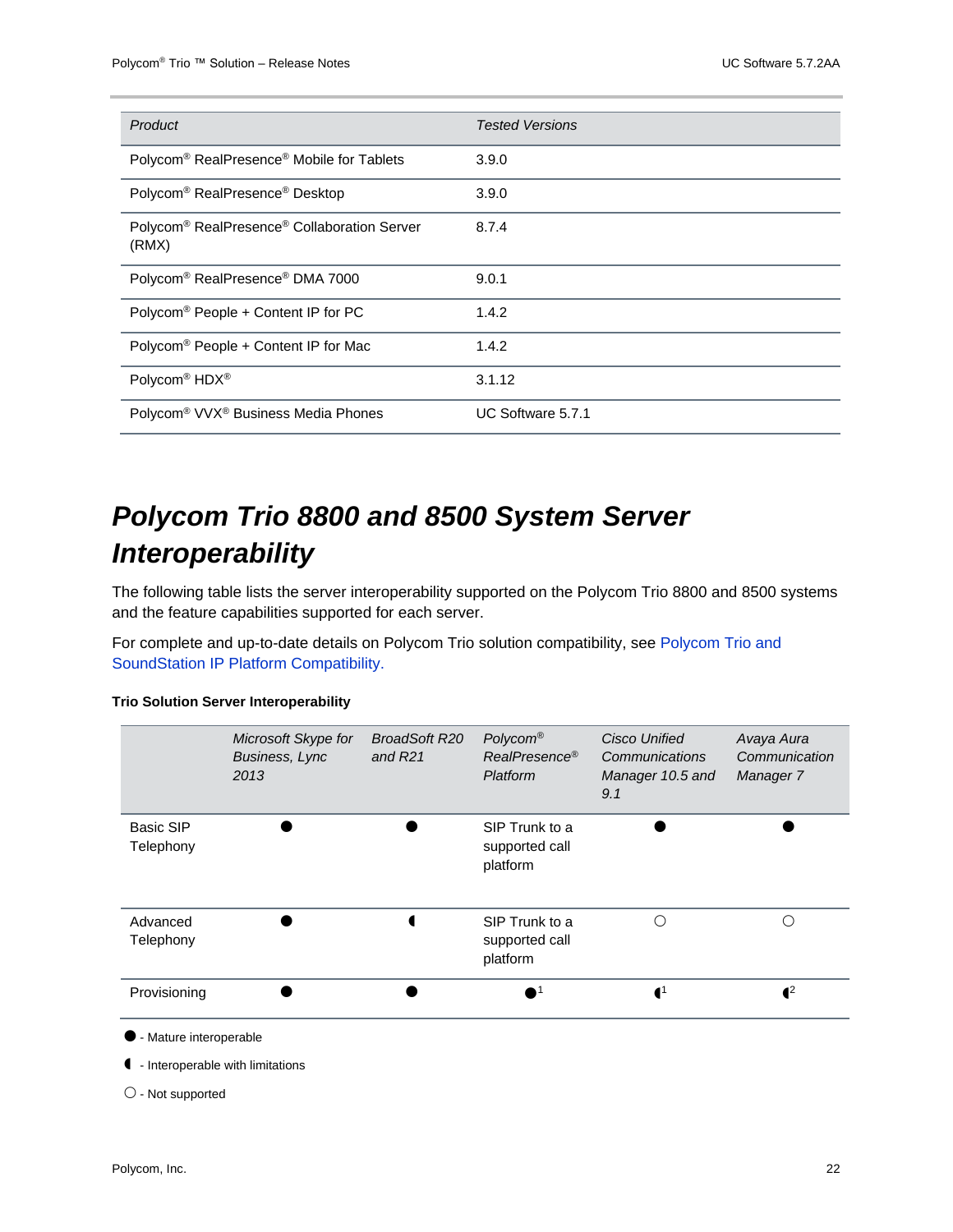<sup>1</sup> Requires Polycom® RealPresence® Resource Manager software version 9.0+ (10.1 recommended)

### <span id="page-22-0"></span>*Polycom Trio 8800 System Server Interoperability*

The following table lists the server interoperability supported only on the Polycom Trio 8800 systems and the feature capabilities supported for each server.

For complete and up-to-date details on Polycom Trio solution compatibility, see [Polycom Trio and](http://www.polycom.com/products-services/voice/conferencing-solutions/conferencing-phones/soundstation-ip-platform-compatability.html)  [SoundStation IP Platform Compatibility.](http://www.polycom.com/products-services/voice/conferencing-solutions/conferencing-phones/soundstation-ip-platform-compatability.html)

#### **Polycom Trio 8800 System Server Interoperability**

|                      | Microsoft Skype for<br><b>Business, Lync</b><br>2013 | BroadSoft R20<br>and $R21$ | Polycom <sup>®</sup><br>RealPresence®<br>Platform | Cisco Unified<br>Communications<br>Manager 10.5 and<br>9.1 | Avaya Aura<br>Communication<br>Manager 7 |
|----------------------|------------------------------------------------------|----------------------------|---------------------------------------------------|------------------------------------------------------------|------------------------------------------|
| Video<br>(H.264 AVC) | (SVC)                                                |                            |                                                   |                                                            |                                          |
| Content              |                                                      | $\mathbf{I}^2$             |                                                   |                                                            |                                          |

- Mature interoperable
- Interoperable with limitations
- $\bigcirc$  Not supported
- <sup>1</sup> Polycom Trio 8800 system does not support Cisco's Telepresence Interoperability Protocol (TIP).
- <span id="page-22-1"></span><sup>2</sup> Polycom® RealPresence® Platform required; BroadSoft UC-One client and server not supported

### *Microsoft Support*

Polycom support for Microsoft features varies by product.

#### **Microsoft Environment Interoperability**

The following table lists Microsoft environments supported by the Polycom Trio 8800 and 8500 systems and the Polycom Trio 8800 or 8500 Collaboration Kit that includes the Polycom Trio Visual+ system and a supported camera.

#### **Supported Microsoft Environments**

| <b>Microsoft Environment</b>   | Trio 8800 / 8500    | Trio 8800 and 8500 Collaboration Kit |  |
|--------------------------------|---------------------|--------------------------------------|--|
| Skype for Business on-premises | Microsoft qualified | Polycom supported.                   |  |
|                                |                     | Not Microsoft qualified.             |  |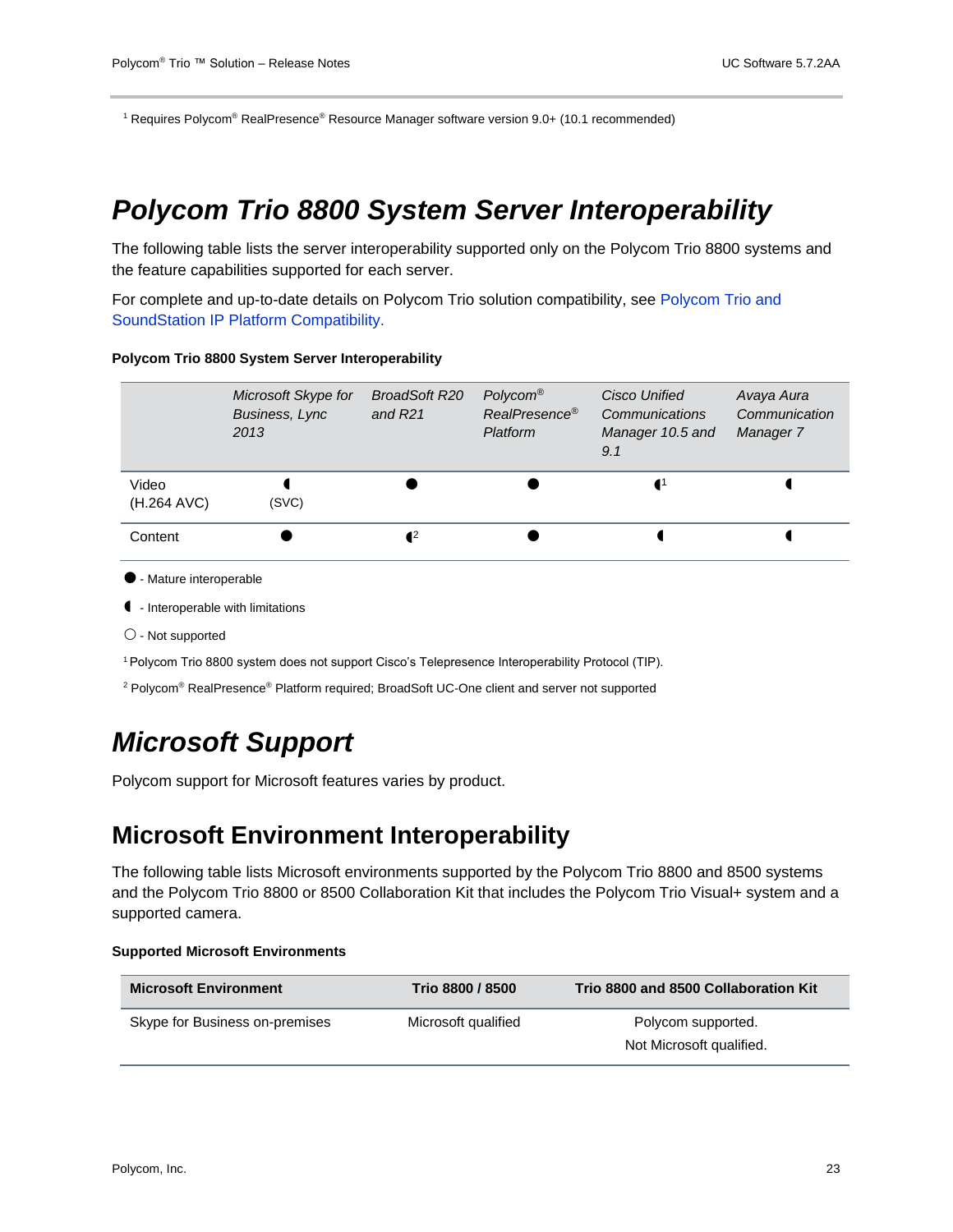| <b>Microsoft Environment</b>           | Trio 8800 / 8500    | Trio 8800 and 8500 Collaboration Kit |
|----------------------------------------|---------------------|--------------------------------------|
| Office 365 / Skype for Business online | Microsoft qualified | Polycom supported.                   |
|                                        |                     | Not Microsoft qualified.             |
| Office 365D                            | Microsoft qualified | Polycom supported.                   |
|                                        |                     | Not Microsoft qualified.             |
| Lync 2013 on-premises                  | Microsoft qualified | Polycom supported.                   |
|                                        |                     | Not Microsoft qualified.             |
| Lync 2010 on-premises                  | Microsoft qualified | na                                   |

### **Microsoft Client Feature Support**

The following table lists the features supported by the Polycom Trio 8800 and 8500 systems using the Microsoft client versions listed.

Note that Polycom Trio systems do not support Present PowerPoint and Whiteboard content sharing.



Support for Lync 2010 is limited to testing of basic call scenarios. Microsoft support of Lync and Skype for Business is documented on Microsoft's website. Microsoft does not currently support IP phones on Lync 2010. For information, see [IP Phones](https://partnersolutions.skypeforbusiness.com/solutionscatalog/ip-phones) on Microsoft Support.

| Feature / Capability                  | Audio | Video | <b>Content Sharing</b> | Instant<br>Messaging |
|---------------------------------------|-------|-------|------------------------|----------------------|
| Skype for Business 2016               | Yes   | Yes   | Yes                    | No                   |
| Skype for Business 2016 on Mac        | Yes   | Yes   | Yes                    | No                   |
| Skype for Business 2016 Mobile        | Yes   | Yes   | Yes                    | No                   |
| Skype for Business 2015               | Yes   | Yes   | Yes                    | No                   |
| Microsoft Surface Hub                 | Yes   | Yes   | Yes                    | No.                  |
| Microsoft Skype Room System v2        | Yes   | Yes   | Yes                    | <b>No</b>            |
| Skype for Business<br>Web Application | Yes   | Yes   | Yes                    | No                   |
| Skype for Business 2015 Mobile        | Yes   | Yes   | No                     | No                   |
| Lync 2013                             | Yes   | Yes   | Yes                    | <b>No</b>            |
| Lync 2013 Mobile                      | Yes   | Yes   | No                     | No                   |

#### **Microsoft Client Feature Support**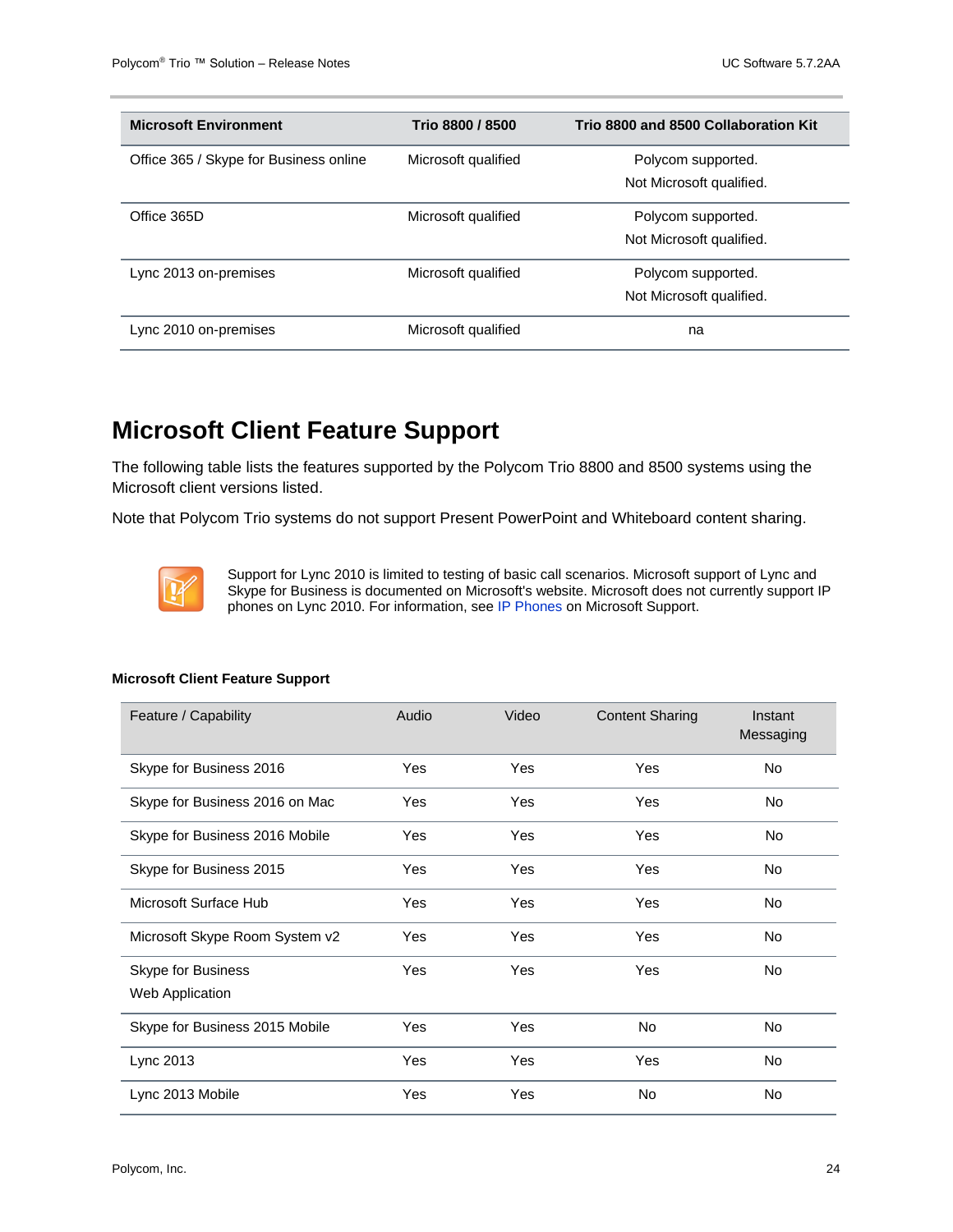| Feature / Capability      | Audio | Video     | <b>Content Sharing</b> | Instant<br>Messaging |
|---------------------------|-------|-----------|------------------------|----------------------|
| Lync 2010                 | Yes   | <b>No</b> | <b>No</b>              | No                   |
| Lync 2010 Mobile          | No.   | <b>No</b> | <b>No</b>              | No                   |
| Lync Phone Edition        | Yes   | <b>No</b> | <b>No</b>              | No                   |
| Communicator for Mac 2011 | Yes   | <b>No</b> | Yes                    | No                   |
| Lync for Mac 2011         | Yes   | <b>No</b> | Yes                    | No                   |

### **Skype for Business Feature Support**

Polycom Trio systems support all features documented in the *Polycom Trio Solution with Skype for Business - Deployment Guide* available on [Polycom Trio.](https://support.polycom.com/content/support/North_America/USA/en/support/voice/polycom-trio.html) All supported features are Microsoft qualified.

For the latest qualification status see [Skype for Business Solution Catalog.](http://partnersolutions.skypeforbusiness.com/solutionscatalog)

Polycom Trio systems do not support the following features with Skype for Business Online, O365, or Cloud PBX:

- Resiliency Branch Office
- Resiliency Data Center Outage
- **PIN Authentication**
- Attendant Console
- Cross Pool
- Media Bypass
- Private Line
- Response Groups
- **Call Park**
- **Shared Line Appearance**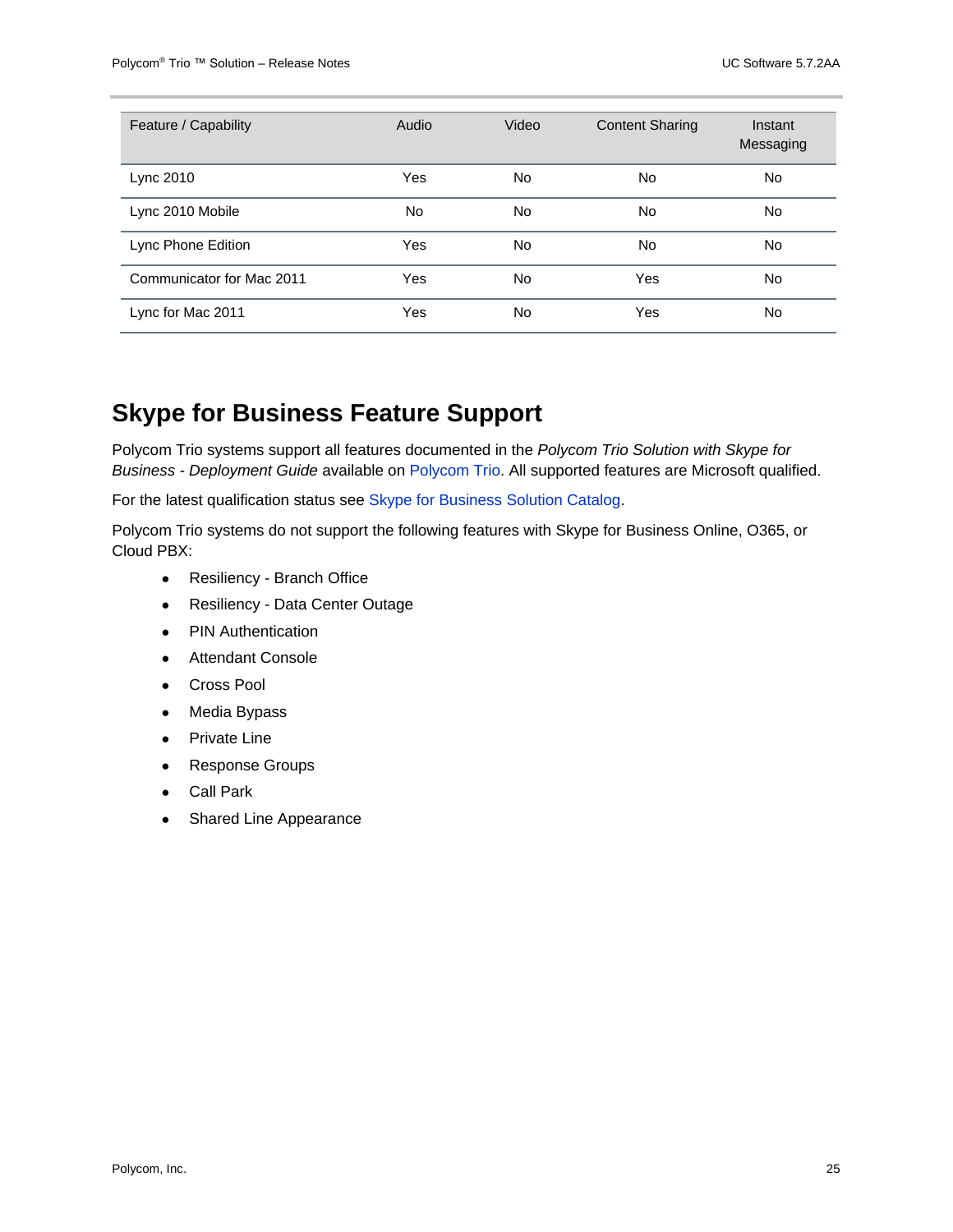### **Polycom Trio System Support for Skype for Business Video and Content**

The following table indicates Skype for Business video and content features supported by the Polycom Trio 8800 and 8500 systems. Supported video and content features listed in this table are not Microsoft qualified.

#### **Skype for Business Video and Content Support**

| Video or Content Feature                            | Skype for Business On-premises | Skype for Business Online / O365 /<br><b>Cloud PBX</b> |
|-----------------------------------------------------|--------------------------------|--------------------------------------------------------|
| Receive Video-based Screen<br>Sharing (VbSS) format | Yes                            | Yes                                                    |
| Receive single-stream video                         | Yes                            | Yes                                                    |
| Point-to-point video calls                          | Yes                            | Yes                                                    |
| Multiparty video calls                              | Yes                            | Yes                                                    |
| Active speaker only video                           | Yes                            | Yes                                                    |
| <b>Gallery View</b>                                 | Yes                            | Yes                                                    |
| Remote Desktop Protocol (RDP)<br>content receive    | Yes                            | Yes                                                    |
| Present Desktop                                     | Yes                            | Yes                                                    |
| <b>Present Programs</b>                             | Yes                            | Yes                                                    |
| <b>Present PowerPoint Files</b>                     | <b>No</b>                      | No.                                                    |
| <b>Present Whiteboard</b>                           | No.                            | No                                                     |

# <span id="page-25-0"></span>**Get Help**

For more information about installing, configuring, and administering Polycom products, refer to [Polycom](http://support.polycom.com/content/support/North_America/USA/en/support/voice/polycom_uc.html)  [Support.](http://support.polycom.com/content/support/North_America/USA/en/support/voice/polycom_uc.html)

<span id="page-25-1"></span>To find all Polycom partner solutions, see [Polycom Global Strategic Partner Solutions.](http://support.polycom.com/content/support/North_America/USA/en/support/strategic_partner_solutions.html)

## *The Polycom Community*

The [Polycom Community](http://community.polycom.com/) gives you access to the latest developer and support information. Participate in discussion forums to share ideas and solve problems with your colleagues. To register with the Polycom Community, create a Polycom online account. When logged in, you can access Polycom support personnel and participate in developer and support forums to find the latest information on hardware, software, and partner solutions topics.